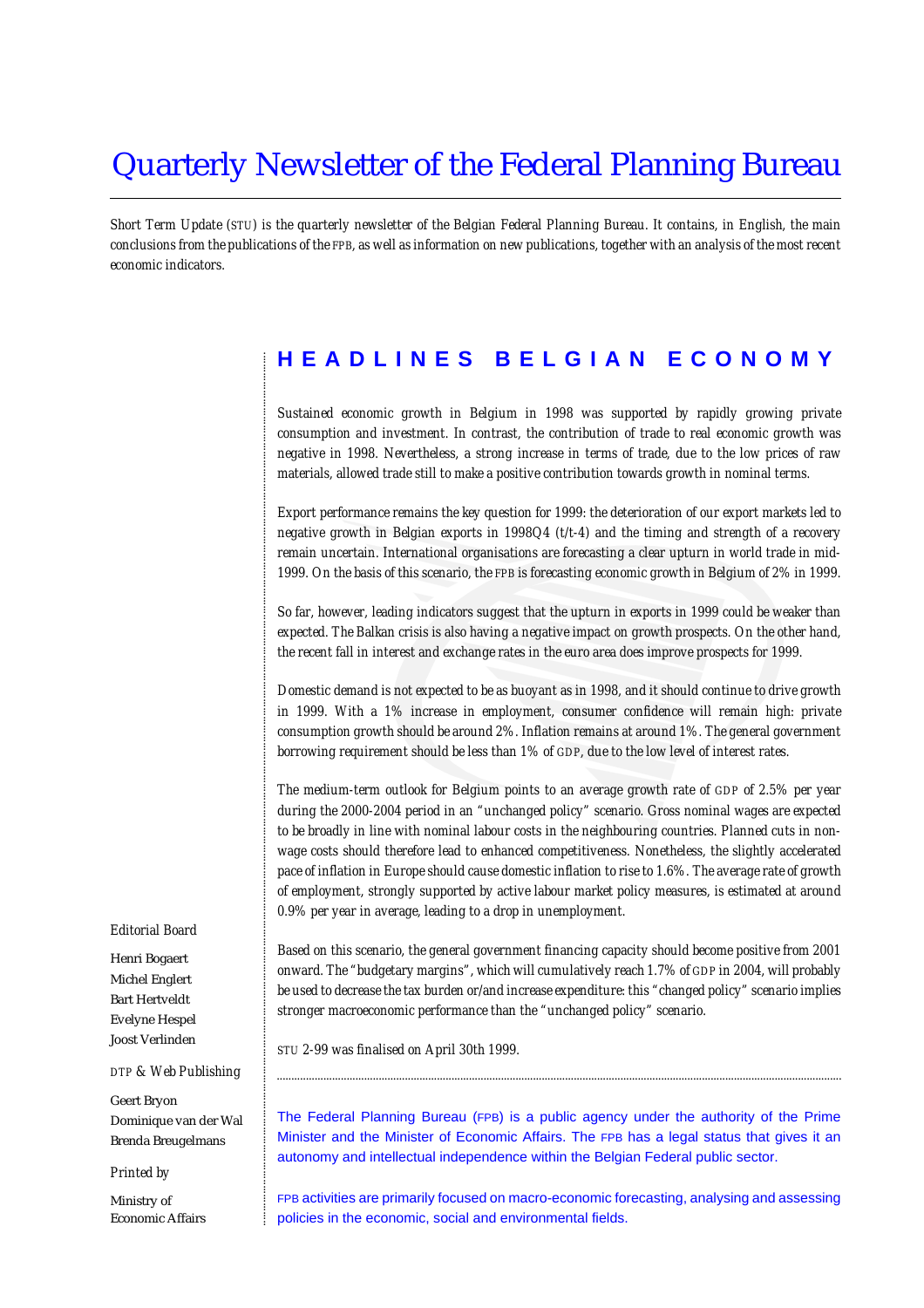# Table of Contents

| • The FPB macroeconomic leading indicators                                                                                                                                                                                                |
|-------------------------------------------------------------------------------------------------------------------------------------------------------------------------------------------------------------------------------------------|
|                                                                                                                                                                                                                                           |
| • Economic forecasts 1999-2004                                                                                                                                                                                                            |
|                                                                                                                                                                                                                                           |
| • Economic Forecasts by the Federal Planning Bureau<br>• Economic forecasts for Belgium by different institutions                                                                                                                         |
|                                                                                                                                                                                                                                           |
| • General economic activity<br>• Private consumption<br>• Business investment<br>• Housing investment<br>• Stockbuilding<br>• Foreign Trade<br>• Labour market<br>• Prices<br>• Interest rates<br>• Exchange rates<br>• Fiscal indicators |
|                                                                                                                                                                                                                                           |
| • Benchmarking the framework conditions: a systematic test for Belgium<br>• The Input-Output Table 1990<br>• Results of the survey                                                                                                        |
|                                                                                                                                                                                                                                           |
| • Other Recent Publications<br>• Forthcoming Publications                                                                                                                                                                                 |
|                                                                                                                                                                                                                                           |
| • Recent history of major economic policy measures                                                                                                                                                                                        |
|                                                                                                                                                                                                                                           |
|                                                                                                                                                                                                                                           |

............................................................................................................................................................................................................................................................................................................

All FPB publications, mentioned in this STU, can be obtained either by sending a fax (+32 2 5077373) or by filling in the necessary form on our Internet site (http://www.plan.be).

..................................................................................................................................................................................................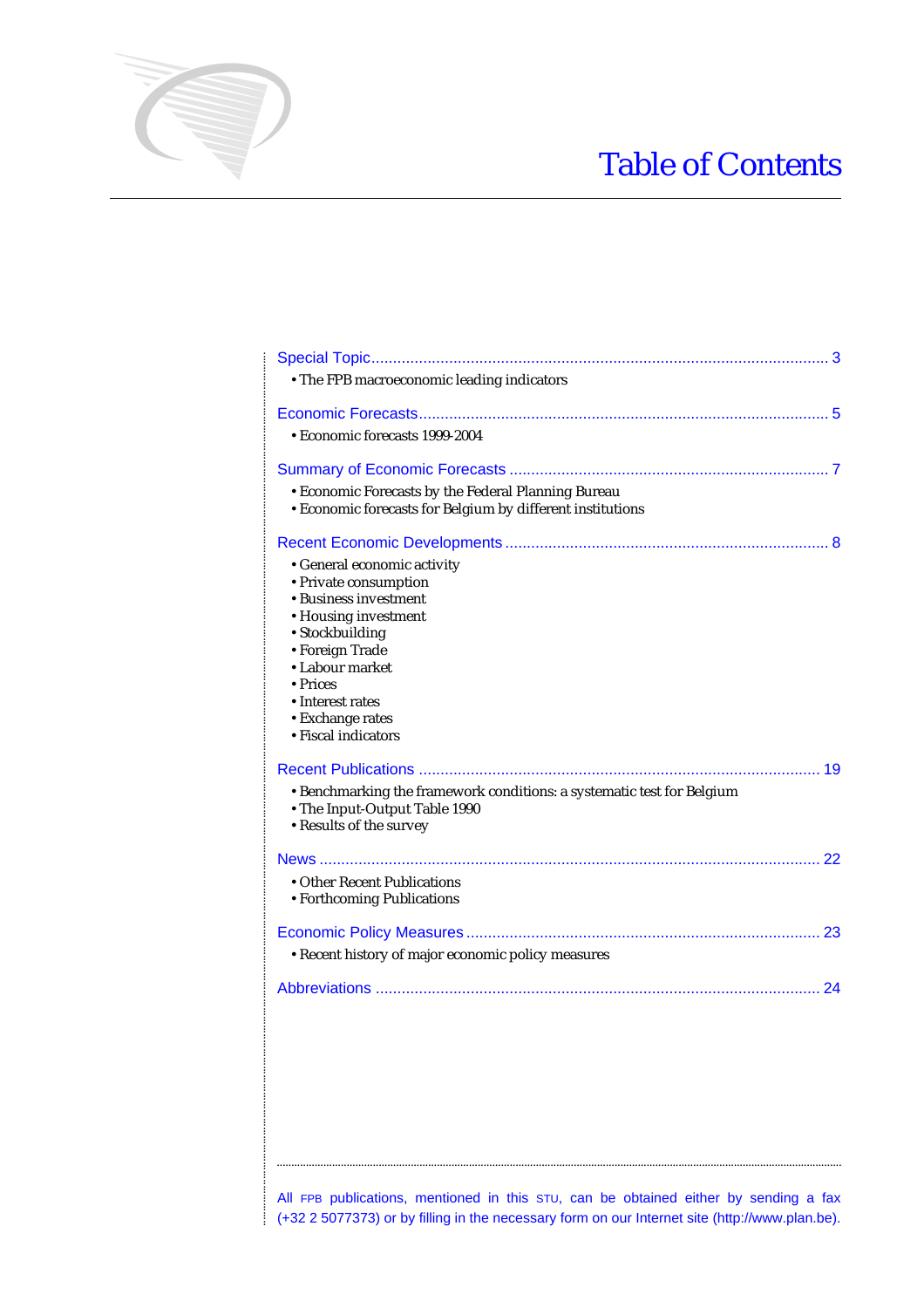The recent publication of quarterly national accounts by the Institute for National Accounts (INA), as well as the development of new data bases with a quarterly or even monthly periodicity, has allowed the FPB to start constructing new statistical tools that aim to improve the perception of business cycle evolution. Our first efforts were concentrated on the development of a system of leading indicators for the major macroeconomic variables.

#### The forecasting process

Twice a year, in February and July, the FPB produces macroeconomic forecasts for the INA. The FPB also presents two revisions of these forecasts in May and November. The econometric model MODTRIM plays a key role in the forecasting process. However, the model results are adjusted on the basis of experts' views and are also adjusted to take into account all the relevant monthly or quarterly information, which cannot be incorporated directly into the annual model. Our system of leading indicators is designed to supply extra information about the business cycle turning points and the intensity of upturn and downturn phases.

#### The methodology of leading indicators

The National Bureau of Economic Research originally developed this methodology in the United States during the 1930s and 1940s. Since then, this approach has been used widely by other national institutes as well as by international organisations such as the  ${\rm OECD}^1.$  The principle of a composite leading indicator can be described as follows. While most macroeconomic data (called the reference series hereafter) are only available with a certain delay, a number of variables (here called the leading indicators) can be combined to form a composite leading indicator. These series must be available at an earlier stage than that of the reference series and possess cyclical movements that predate those of the reference series. The main purpose of a composite indicator is to give a clear picture of the current state of the business cycle and to anticipate the turning points of the reference series.

To construct a leading composite indicator for the cyclical component of a reference series, the following procedure is adopted. Initially, a set of potential indicators has to be selected. Then, in order to display the link between the cyclical component of the reference series and the indicators, the irregular component, the seasonal component and the trend have all to be eliminated. All series are then normalised to avoid indicators with large fluctuations from having too much influence. Afterwards, a statistical test is run to examine whether or not the past values of the indicator help explain the present value of the reference series. On the basis of these test results a final selection of indicators is made. These indicators then have to be synchronised with the reference series; this means that for every indicator the lead possessing the highest correlation is retained. During the penultimate stage all possible combinations are generated and the average of each combination is calculated. At the final stage the composite indicator that best fits the reference series – especially with respect to the coincidence of turning points - is then chosen.

The methodology of leading indicators is used in combination with an econometric model to produce a complete macroeconomic forecast. As a result, we are not only interested in the overall business cycle, but also in the different expenditure categories and the various sectors of the economy. Therefore, we follow the same methodology as the Centraal Planbureau in the Netherlands<sup>2</sup>: the leading indicator technique is applied for each private expenditure component (private consumption, business investment, housing investment and exports) and for each market sector (manufacturing industry, construction and market services). By calculating weighted averages of the composite indicators for the individual series, a composite indicator for the cyclical component of GDP is then constructed for each approach (expenditure and production). Finally, we combine these two series to obtain a composite indicator for the overall business cycle.

To illustrate our approach we will first examine the historical (or *ex post*) performance of the composite indicator for the overall business cycle. This will be followed by a discussion of how leading indicators can be used in the forecasting process.

OECD, "OECD Leading Indicators and Business Cycles in Member Countries, 1960-1985", Main Economic Indicators, Sources and Methods, No 39, January 1987.

<sup>2.</sup> CPB "CPB-Conjunctuurindicator", Werkdocument, juni 1990 and "Leading Indicators and Macroeconometric Models: the CPB Experience", Ad Hoc Expert Group on Leading Indicators, OECD, September 1996.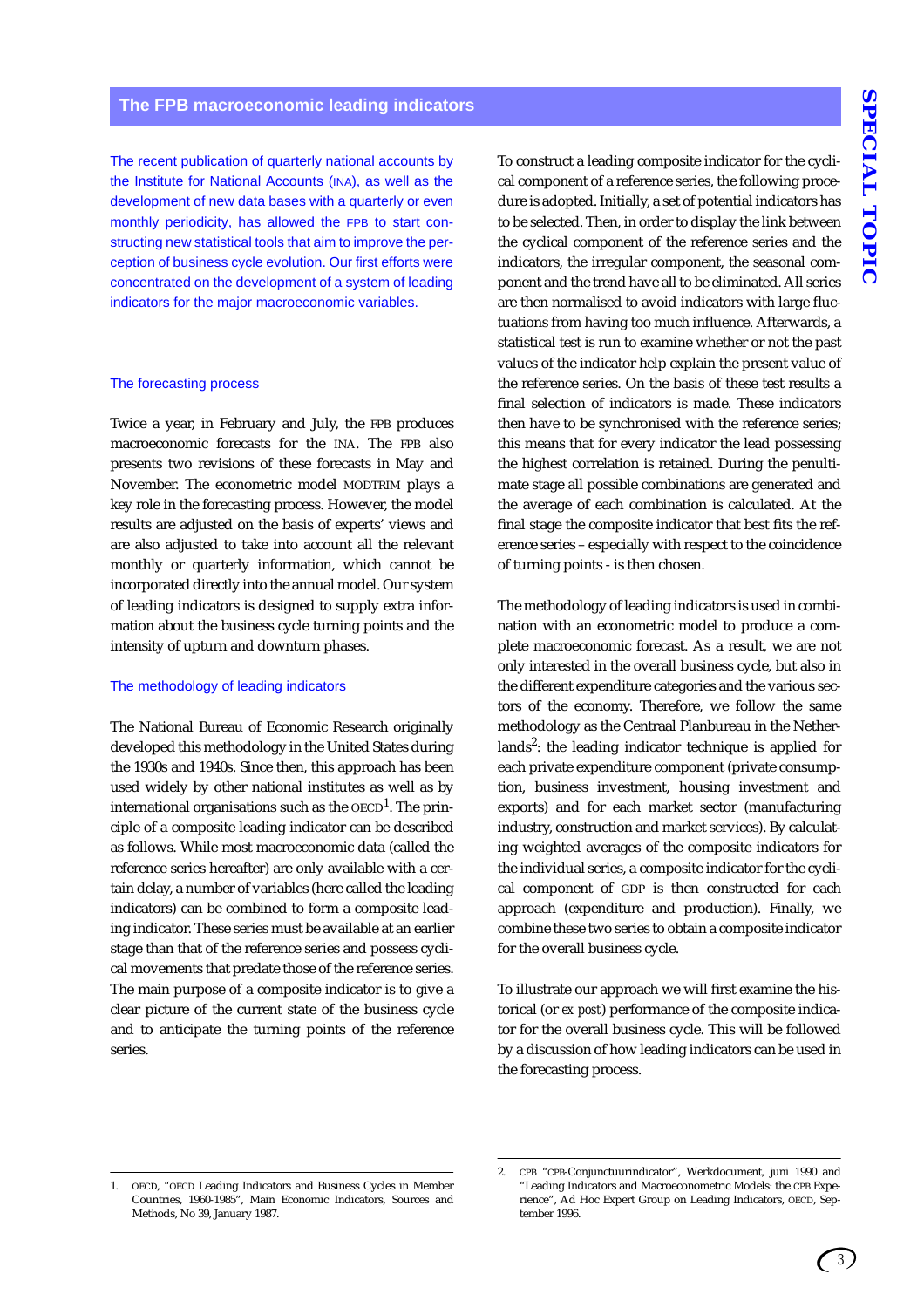#### Ex post and ex ante performance

Before analysing the chart, it is necessary to understand how to interpret the position and the shape of the curve. Every point on the curve with a positive (negative) ordinate corresponds to a level above (below) trend level, while a positive (negative) slope indicates a growth rate above (below) the trend growth rate<sup>1</sup>. Thus, a turning point (peak or trough) indicates a situation where the growth rate changes from an above/below trend growth rate to a below/above trend growth rate.

The *ex post* performance of a composite indicator is assessed essentially on the basis of the simultaneousness of turning points and the intensity of the cycle. The overall business cycle is represented by the cyclical component of GDP. As illustrated by the chart, the indicator, with the exception of 1990Q2, correctly reproduces the main peaks and troughs (1990Q2, 1993Q3, 1995Q2, 1996Q2 and 1998Q1).

#### **Graph 1 - Gross Domestic Product**



Of particular interest are the forecasting (or *ex ante*) performances of the composite indicators, i.e. the capacity to foresee the turning points before they are actually observed in the reference series. The *ex post* performance of an indicator is not always a guarantee for the *ex ante* indicator performance because data revisions can be substantial and also because the nature of cyclical behaviour can change over time (which in turn implies that the composition of the indicator has to be modified). To minimise these risks it is important to use indicators from different sources and to mix quantitative information with qualitative data (the latter source not being subject to subsequent revisions). In any case the 'forecasts' produced by such a system are complementary to those generated by other tools and should be interpreted with caution. At the FPB the system of leading indicators is used to check the consistency of our annual modelforecasts, with the composite indicators containing the latest available information.

#### Signs of a business cycle upturn in 1999 still weak

The main questions regarding the present business cycle are concerned with whether and when the expected upswing in exports will materialise and what the intensity of any upswing may be. Our system has a maximum forecasting horizon of 3 quarters. Of course the further the horizon, the more fragile the forecast because more information becomes unavailable and must therefore be replaced by forecasts generated by ARIMA models.

In the following chart, the trend has been reintroduced in order to derive growth rates for the composite indicator for the coming quarters. The use of these growth rates as a forecast for the original series seems tempting, but there are a number of factors that need to be accounted for. First, the composite indicator provides an indication of the evolution of the smoothed series and not the original series. Second, there can be a gap between the smoothed series and this indicator at the end of the observation period, which render further growth rates of the composite indicator difficult to interpret.

Having addressed the precautions associated with the forecasts, what can be deduced from the chart? The slowdown in export growth is likely to continue at least until the second quarter of 1999. The 'forecast' for the third quarter, which rely only partially on available information, seems to indicate that the situation will not deteriorate further and that export growth should pick up during the current quarter or the next quarter. Nevertheless, the scenario of a strong recovery during the second half of 1999 (as was expected only a few months ago) is at the present time less likely than a more timorous upturn. With private consumption and investment slowly returning to their trend level, an upturn in GDP is unlikely to materialise during 1999.





Composite indicator of smoothed series

<sup>1.</sup> Note that the trend growth rate is changing smoothly over time.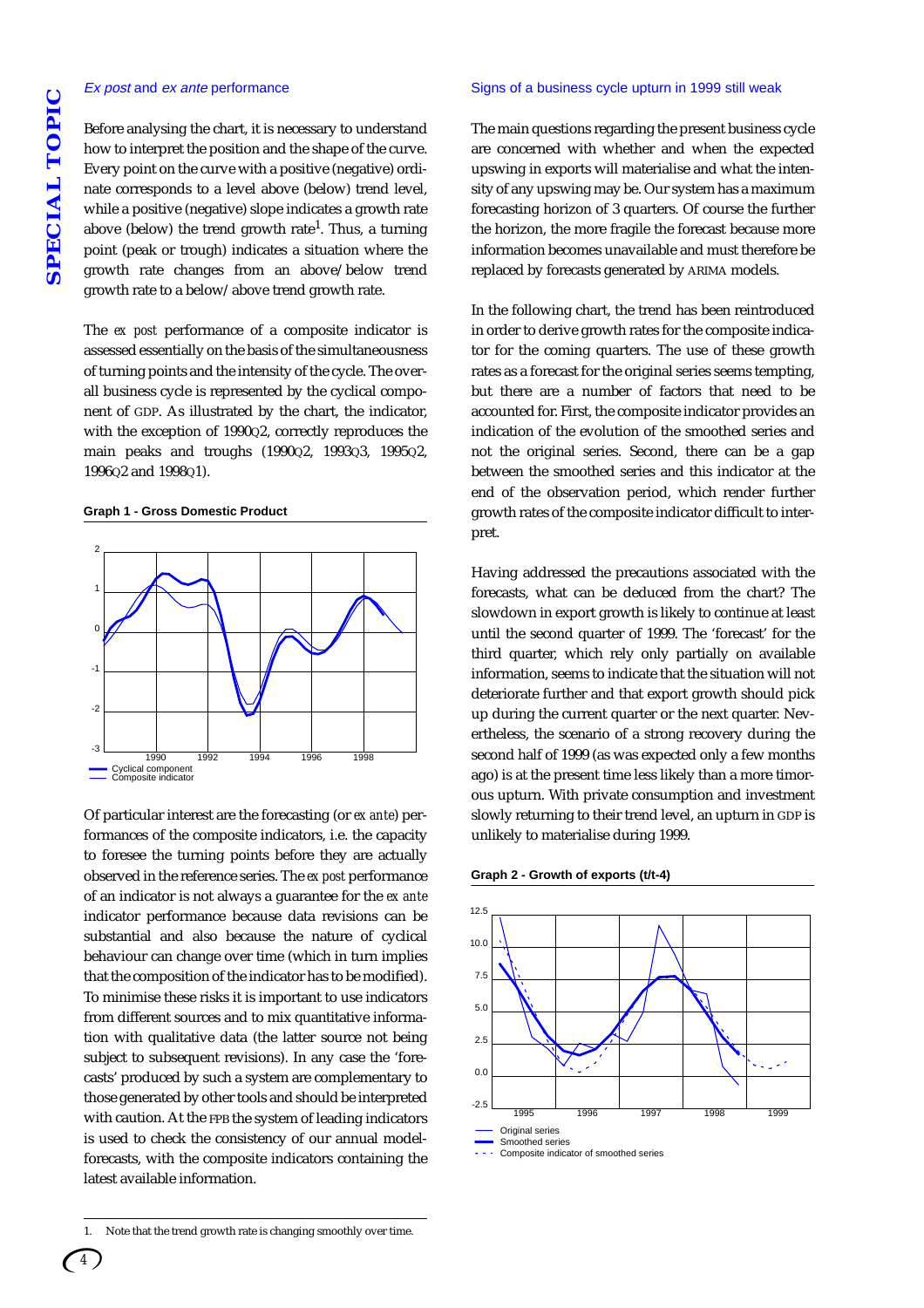# **Economic forecasts 1999-2004**

The FPB medium term economic outlook for April 1999 covers the period 1999-2004. Detailed analyses of macroeconomic, sectoral and labour market developments are presented. Detailed results concerning the public finances of the federal government, regions and communities, local authorities and departments of social security are also commented on. A special chapter is devoted to the evolution of energy consumption and carbon dioxide emissions. The baseline is a constant policy scenario, notably with regard to fiscal and social policies as well as institutional arrangements. In this scenario, General Government would obtain an increasing primary surplus in the short term and a positive financing capacity in the medium term. In such a context, a "changed policy" scenario is conceivable, in which the budgetary margins (computed on the basis of the "Stability Program of Belgium" and of the "European Pact of Stability and Growth") are used. The possible macroeconomic and budgetary effects of using these margins are presented.

On the basis of the forecast of international organisations, the outlook for Europe suggests a temporary slowdown in activity for 1999, followed by a progressive recovery in European growth from 2000 onwards. This recovery would be encouraged by strong economic fundamentals as well as by the stabilisation of world growth (notably in Japan and in the emerging economies). Moreover, European inflation as well as nominal interest rates should remain low.

The baseline forecast indicates that, after growth being limited to 2% in 1999, Belgian GDP growth should attain an average of 2.5% for the period 2000-2004. This favourable development would be largely explained by exports and investment evolution; private consumption would play a less important role than the role it played during the period 1997-1998.

Gross fixed capital formation should increase rapidly during the period of the forecast thanks to the favourable development of business investments. In turn, private consumption would increase at a more moderate pace, due in particular to a slight increase of the saving rate. After 1999, exports should be boosted by the favourable evolution of the world economy as well as by the sustained competitiveness of the Belgian economy. Consequently, the contribution of net exports to growth should be significant, boosting the external surplus to more than 6% of GDP, with the total claims of Belgium on the rest of the world exceeding 40% of GDP. The increase in the external surplus also reflects abundant domestic savings set against the background of a declining public sector deficit.





Moderate wage increases, cuts in social security contributions, and the extension of production capacity are the main internal factors behind a low inflation rate in the medium term (the rate of inflation does not exceed an average of 1.5% for the period 1999-2004).

Another crucial result of the forecast concerns employment. Employment figures should show a gradual improvement during the period of forecast, with 35,000 jobs being created on average every year (compared to 30,000 jobs being created on average during the period 1995-1998). This can be explained by the following:

- The favourable macroeconomic context, with an average GDP growth rate of 2.4% for the period 1999- 2004;
- The moderate wage increases (according to The 1996 Law on Employment Promotion and on Preventative Safeguard of Competitiveness) and the reduction in employers' social security contributions implied by the Employment Action Plan of Belgiumthe increase in unit labour costs will only be 0.9% per year over the period 1999-2004;
- The various measures taken in favour of employment (mainly activation and insertion programs).

The decline of industrial employment is likely to continue, but the number of jobs lost in industry between 1999 and 2004 should be limited to 26,000 (compared with 116,000 during the period 1991-1998). On the other hand, the number of jobs created by the market services should exceed 200,000, bringing the market services share of total employment to about 56% (compared with 36% in 1970 and 53.1% in 1998).

The increase in employment is not reflected in an equivalent decrease in unemployment because of the rise in the size of the labour force (notably due to the rise in the pre-pension age and the legal pension age for women).

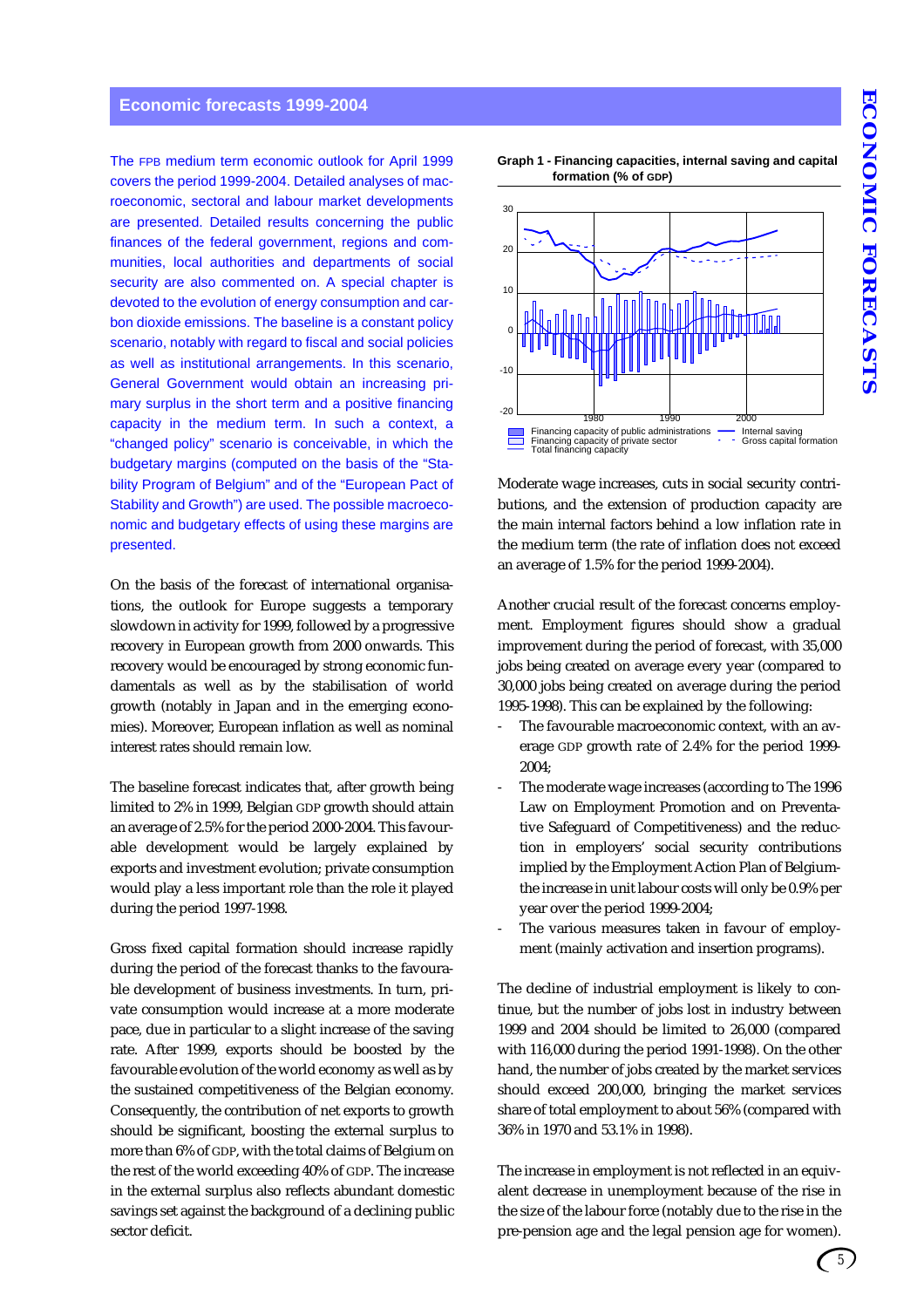The rate of unemployment in a broad sense should decrease from 14.2% in 1998 to 11.4% in 2004. However, if older unemployed people (whose number is likely to increase by 50,000 persons) are excluded from the computation, the rate of unemployment should decrease from 11.6% in 1998 to only 7.7% in 2004. The employment rate (as a percentage of the population with an age between 15 and 64 years) should increase from 57.6% in 1998 to 60.4% in 2004 (compared with 61.3% in 1974).

#### **Graph 2 - Employment and unemployment**



As far as public finances are concerned, the baseline forecast assumes that all existing laws and policies will be applied to the whole simulation period. In particular, this will result in low rates of growth in public expenditures and in the invariability of taxation rates, except where changes have already been decided (such as price linking of income tax brackets, and decreases in the rates of social security contributions).

In the medium term, the primary surplus of General Government should increase again, rising from 6.1% of GDP in 1998 to 7.1% in 2004. Moreover, interest payments should decrease considerably (from 7.4% of GDP in 1998 to 5.4% in 2004), as a result of a fall in the interest rates and a reversed "snowball" effect.

The combination of increased primary surpluses and lower interest payments should result in an elimination of the public deficit in the medium term. For the first time since 1974, the current deficit (measured in terms of public gross savings) has disappeared in 1998; the public net borrowing should also disappear by 2001. The public net financing capacity might even increase to 1.7% of GDP in 2004, indicating that new budgetary margins could be derived for new policies.

The budgetary margins should rise to the substantial amount of 195 billion Belgian francs in 2004, with more than two thirds of this total being obtained in 2003 and 2004. The macroeconomic and budgetary effects of an utilisation of those margins are also presented. With a proportional distribution of the margins across the most important receipts and expenditures of the global public account, economic growth rises to an annual average of 2.7%, with an increase in employment and a fall in inflation. However, the process of decreasing indebtedness would be slowed down.

#### **Graph 3 - Budgetary margins (% of GDP)**



| Table 1 - Key figures of the medium term economic outlook (period averages - changes in volume unless otherwise specified)) |  |  |
|-----------------------------------------------------------------------------------------------------------------------------|--|--|
|-----------------------------------------------------------------------------------------------------------------------------|--|--|

|                                                                      | 1981-1985 | 1986-1990 | 1991-1994 | 1995-1998 | 1999-2004 |
|----------------------------------------------------------------------|-----------|-----------|-----------|-----------|-----------|
| Potential export market                                              | 2.2       | 6.6       | 4.5       | 6.9       | 5.6       |
| Private consumption                                                  | 0.7       | 2.8       | 1.3       | 2.1       | 2.0       |
| Public consumption                                                   | 0.5       | $-0.1$    | 1.4       | 1.1       | 1.5       |
| Gross fixed capital formation                                        | $-3.9$    | 9.4       | $-1.8$    | 3.7       | 3.3       |
| Final internal demand                                                | $-0.4$    | 3.6       | 0.7       | 2.2       | 2.2       |
| Exports                                                              | 3.1       | 5.7       | 3.6       | 4.8       | 4.8       |
| Imports                                                              | 0.9       | 6.9       | 3.3       | 4.8       | 4.7       |
| GDP                                                                  | 0.7       | 3.0       | 1.1       | 2.4       | 2.4       |
| Private consumption prices                                           | 6.8       | 2.4       | 3.0       | 1.8       | 1.5       |
| Real disposable income households                                    | $-0.4$    | 3.6       | 1.8       | 0.8       | 2.0       |
| Domestic employment (changes in '000)                                | $-27.9$   | 40.7      | $-19.1$   | 30.3      | 34.7      |
| Unemployment rate (level, in percent of labour force, end of period) |           |           |           |           |           |
| -including older unemployed people                                   | 13.1      | 10.3      | 14.4      | 14.2      | 11.4      |
| -excluding older unemployed people                                   | 12.3      | 8.7       | 12.9      | 11.6      | 7.7       |
| Current account balance (% of GDP, end of period)                    | $-0.6$    | 0.7       | 3.9       | 4.6       | 6.1       |
| General Government financing capacity (% of GDP, end of period)      | $-9.1$    | $-5.4$    | $-4.8$    | $-1.3$    | 1.7       |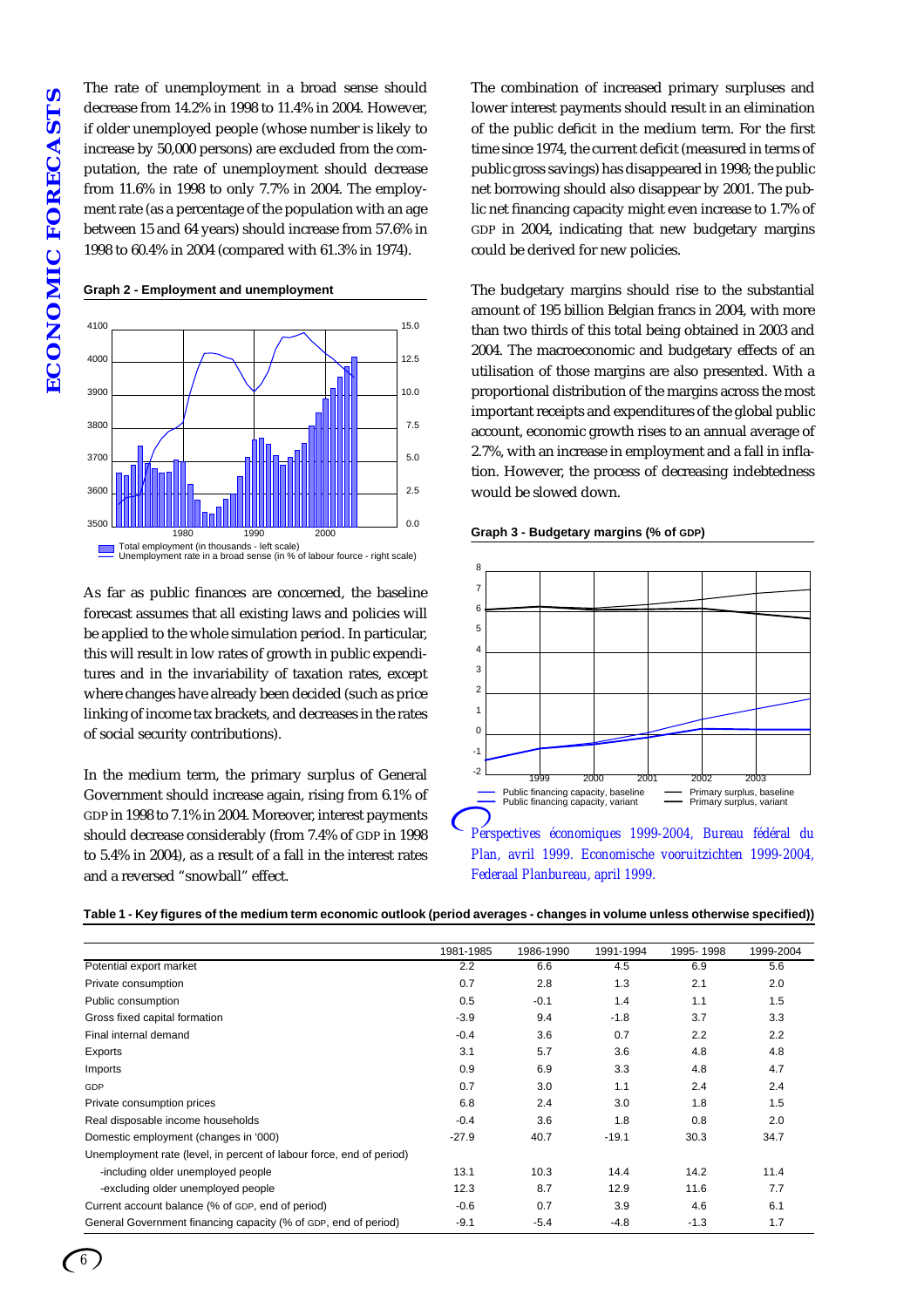# **Economic Forecasts by the Federal Planning Bureau**

| Changes in volume (unless otherwise specified)                |      |            |        |      |
|---------------------------------------------------------------|------|------------|--------|------|
|                                                               | 1997 | 1998 (est) | 1999   | 2000 |
| Private consumption                                           | 2.1  | 3.6        | 2.2    | 2.0  |
| Public consumption                                            | 0.8  | 1.5        | 2.0    | 1.5  |
| Gross fixed capital formation                                 | 5.4  | 4.9        | 4.1    | 3.1  |
| Final national demand                                         | 2.2  | 4.2        | 2.6    | 2.1  |
| Exports of goods and services                                 | 7.1  | 4.0        | 2.9    | 4.6  |
| Imports of goods and services                                 | 6.3  | 5.8        | 3.7    | 4.4  |
| Net-exports (contribution to growth)                          | 0.9  | $-1.1$     | $-0.5$ | 0.3  |
| <b>Gross Domestic Product</b>                                 | 3.0  | 2.9        | 2.0    | 2.3  |
| p.m. Gross Domestic Product - in current prices (bn BEF)      | 8675 | 9101       | 9380   | 9730 |
| Traditional consumer price index                              | 1.6  | 1.0        | 1.1    | 1.3  |
| Consumer prices: "health" index                               | 1.3  | 1.3        | 1.2    | 1.3  |
| Real disposable income households                             | 1.1  | 2.8        | 1.5    | 2.4  |
| Households saving rate (as % of disposable income)            | 15.2 | 14.6       | 14.0   | 14.3 |
| Domestic employment (change in '000, situation on June 30th)  | 22.0 | 54.1       | 37.9   | 42.8 |
| Unemployment (Eurostat standardised rate, yearly average) [1] | 9.3  | 8.7        | 8.2    | 7.7  |
| Current account balance (as % of GDP) (nation. accounts def.) | 4.6  | 4.6        | 4.2    | 4.5  |
| General Government borrowing requirement (as % of GDP)        | 1.9  | 1.3        | 0.7    | 0.4  |
| Short term interest rate (3 m.)                               | 3.4  | 3.6        | 3.1    | 3.4  |
| Long term interest rate (10 y.)                               | 5.8  | 4.7        | 4.2    | 4.7  |

[1] Other unemployment definitions can be found on page 14 (table 7).

# **Economic forecasts for Belgium by different institutions**

|                                  |                          | GDP-growth |      | Inflation            |         | Government deficit | Date of update |  |
|----------------------------------|--------------------------|------------|------|----------------------|---------|--------------------|----------------|--|
|                                  | 1999                     | 2000       | 1999 | 2000                 | 1999    | 2000               |                |  |
| <b>Federal Planning Bureau</b>   | 2.0                      | 2.3        | 1.1  | 1.3                  | 0.7     | 0.4                | 5-99           |  |
| <b>INR/ICN</b>                   | 2.0                      |            | 1.0  | $\ddot{\phantom{0}}$ |         | $\cdot$            | 16-2-99        |  |
| National Bank of Belgium         | $\overline{\phantom{a}}$ | $\cdot$    |      | $\bullet$            | $\cdot$ | $\cdot$            |                |  |
| European Commission              | 1.9                      | 2.5        | 1.0  | 1.3                  | 0.9     | 0.6                | $30-3-99$      |  |
| <b>OECD</b>                      | 2.3                      | 2.3        | 1.2  | 1.4                  | 1.3     | 1.1                | 17-11-98       |  |
| <b>IMF</b>                       | 1.9                      |            | 1.1  | $\cdot$              | 1.2     |                    | $8 - 3 - 99$   |  |
| <b>BBL</b>                       | 2.1                      | $\cdot$    | 1.4  | $\blacksquare$       | 1.2     |                    | 15-4-99        |  |
| Generale Bank/Générale de Banque | 1.9                      | 2.8        | 1.2  | 1.6                  | 1.2     | 0.8                | 27-2-99        |  |
| Gemeentekrediet/Crédit Communal  | 2.0                      |            | 1.0  | $\cdot$              | 1.1     |                    | 4-99           |  |
| <b>KBC</b>                       | 2.0                      | 3.3        | 0.8  | 1.4                  | 1.1     | 0.5                | $II-99$        |  |
| J.P. Morgan                      | 1.9                      | 2.7        | 1.1  | 1.6                  | 1.5     | 1.3                | $2 - 4 - 99$   |  |
| Morgan Stanley Dean Witter       | 1.9                      | 2.9        | 0.4  | 1.0                  | 1.7     | 1.5                | 12-3-99        |  |
| Artesia Bank                     | 2.0                      |            | 1.2  | $\cdot$              | 1.4     |                    | $9 - 12 - 98$  |  |
| Petercam                         | 2.0                      | 2.2        | 1.3  | 1.8                  | 1.5     | 1.0                | <b>IV/98</b>   |  |
| <b>IRES</b>                      | 1.8                      |            | 1.3  | ٠                    | 1.0     |                    | 8/4/99         |  |
| <b>DULBEA</b>                    | 2.5                      |            | 1.0  | $\cdot$              | 1.0     | $\blacksquare$     | 1/99           |  |
| Averages                         |                          |            |      |                      |         |                    |                |  |
| All institutions                 | 2.0                      | 2.6        | 1.1  | 1.4                  | 1.2     | 0.9                |                |  |
| International institutions       | 2.0                      | 2.4        | 1.1  | 1.4                  | 1.1     | 0.9                |                |  |
| Credit institutions              | 2.0                      | 2.8        | 1.1  | 1.5                  | 1.3     | 1.0                |                |  |
| <b>Consensus The Economist</b>   | 1.9                      | 2.4        | 1.0  | 1.4                  |         |                    | $10 - 4 - 99$  |  |

Collaborating institutions for The Economist: ABN Amro, Deutsche Morgan Grenfell, EIU, Goldman Sachs, HSBC Securities, IBJ, KBC Bank, Long-Term Credit Bank of Japan, Merrill Lynch, J.P. Morgan, Morgan Stanley, Nordbanken, Paribas, Primark Decision Economics, Royal Bank of Canada, Salomon Smith Barney, Warburg Dillon Read, Scotiabank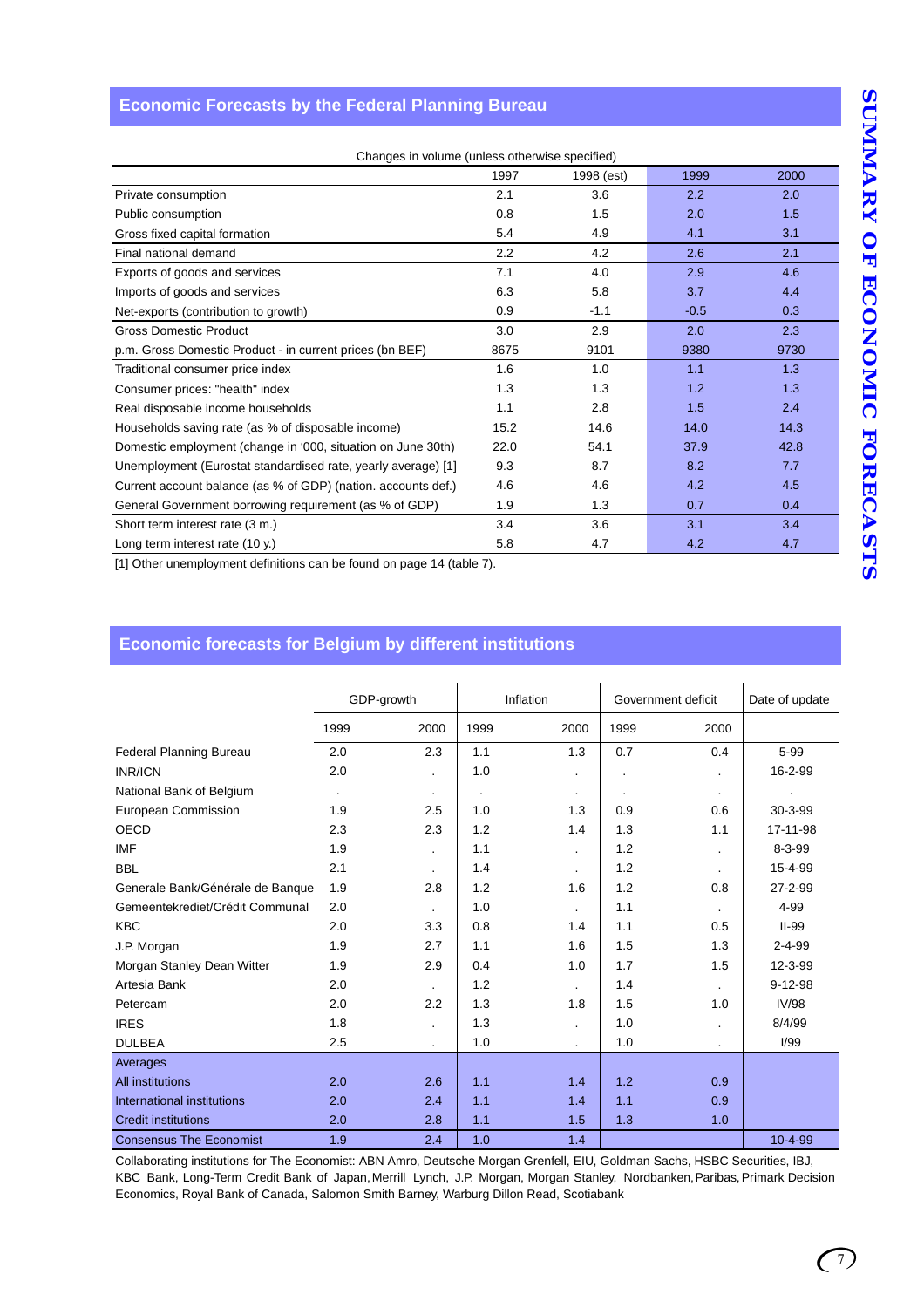### **General economic activity**

|             | 96  | 97  | 98  | 96Q4 | 97Q1 | 97Q2 | 97Q3 | 97Q4 | 98Q1 | 98Q2 | 98Q3 | 98Q4 |
|-------------|-----|-----|-----|------|------|------|------|------|------|------|------|------|
| Germany     | 1.3 | 2.2 | 2.8 | 1.8  | 0.9  | 3.0  | 2.4  | 2.4  | 4.3  | 1.6  | 2.8  | 2.5  |
| France      | 1.6 | 2.3 | 3.1 | 2.4  | 1.2  | 2.4  | 2.6  | 3.1  | 3.6  | 3.3  | 2.8  | 2.8  |
| Netherlands | 3.1 | 3.6 | 3.8 | 3.5  | 3.4  | 3.5  | 3.4  | 4.3  | 4.9  | 3.7  | 3.2  | 3.3  |
| Belgium     | 1.3 | 3.0 | 2.8 | 2.2  | 2.1  | 3.2  | 3.3  | 3.4  | 4.3  | 3.7  | 2.2  | 1.0  |

**Table 1 - GDP: change compared to the same period in the previous year, in %**

Source: National sources, INR/ICN

**Graph 1 - GDP-growth (t/t-4), in %**



**Graph 2 - Belgian GDP-growth and synthetic indicator**



**Graph 3 - Industrial confidence: international comparison**



The Institute of National Accounts has started to publish National Accounts for Belgium using the ESA-95 methodology. This involves the use of new sources and a new estimation method. The new methodology results in different levels for the major macroeconomic aggregates but relatively small differences in the year-on-year growth rates set out in the quarterly accounts.

This publication includes the former ESA-79 figures. The data resulting from the new methodology will be introduced gradually.

GDP in Belgium rose by 2.8% in 1998. While this yearly growth rate is comparable to what is observed in Germany and France, the quarterly profile is rather different. GDP-growth has slowed down since the beginning of 1998 in all countries considered in table 1, but the slowdown was most considerable in Belgium. Slower export growth was very pronounced in Belgium and has had a considerable negative impact on overall growth. Consumption growth also weakened somewhat, but remained in all countries relatively robust.

The fall in industrial confidence since the beginning of 1998 was in sharp contrast to the upward trend in consumer confidence during the same period. Taking historical experience into consideration, the duration of this period of divergence between the two indicators is rather exceptional. It can, however, be explained by the nature of the shock (the Asian crisis), which mainly affected the industrial (export-oriented) sector, and had only a minor impact on the construction and services sectors.

The divergence is expected to narrow during the course of 1999, mainly due to a rise in industrial confidence, while consumer confidence should tend to remain stable. A scenario in which the deterioration in the business climate which has taken place results, after a delay, in subdued labour market performance and a substantial fall in consumer confidence does not seem very probable at this stage.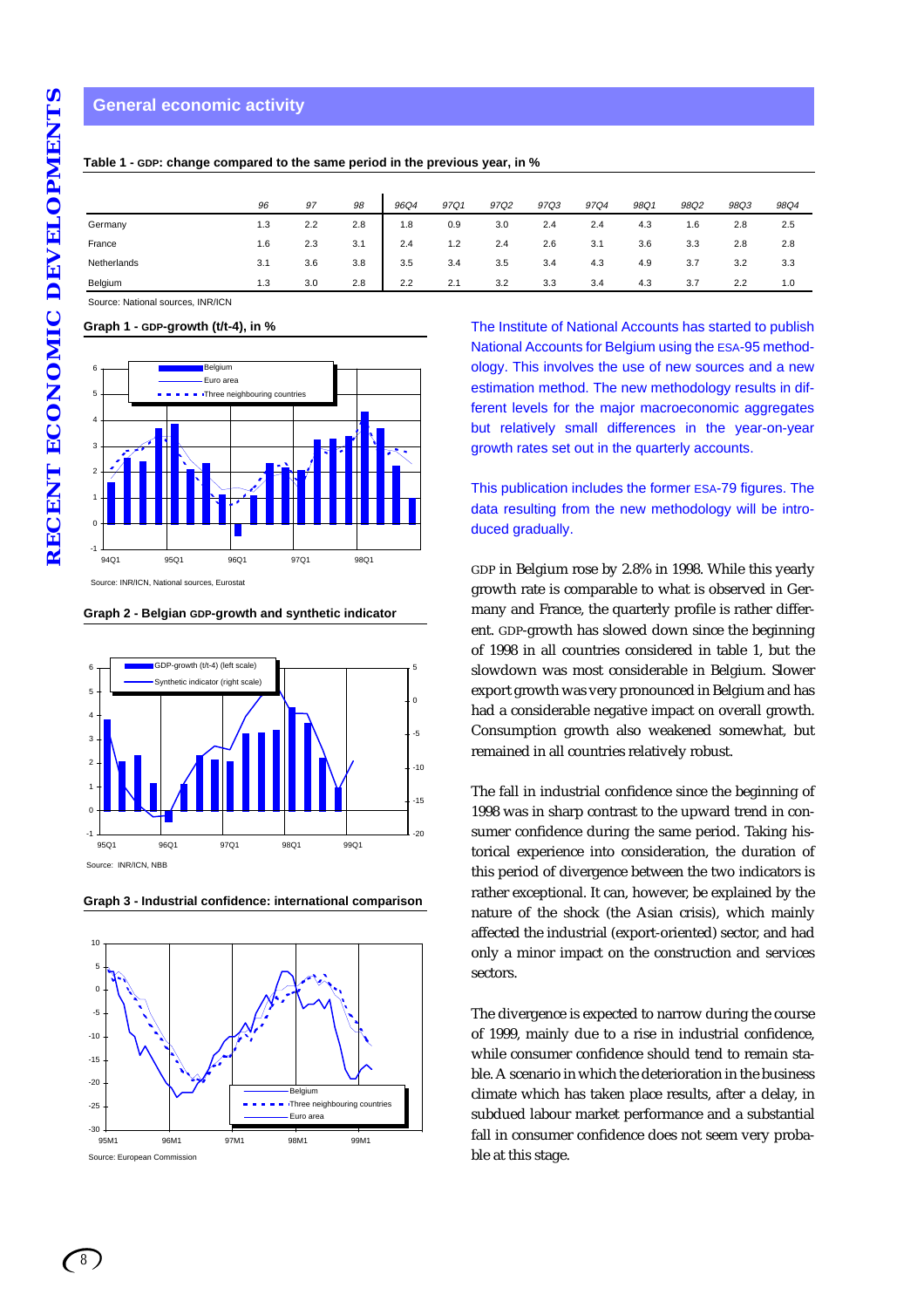|                        | 97     | 98     | 98Q2   | 98Q3    | 98Q4    | 99Q1    | 98M10   | 98M11   | 98M12   | 99M1    | 99M <sub>2</sub> | 99M3   |
|------------------------|--------|--------|--------|---------|---------|---------|---------|---------|---------|---------|------------------|--------|
| Synthetic indicator    | $-1.6$ | $-6.1$ | $-1.8$ | $-7.3$  | $-13.4$ | $-8.9$  | $-13.8$ | $-13.6$ | $-12.9$ | $-10.8$ | $-11.4$          | $-4.6$ |
| Manufacturing industry | $-0.3$ | $-8.8$ | $-3.5$ | $-10.5$ | $-17.8$ | $-12.0$ | $-18.5$ | $-19.0$ | $-16.0$ | $-14.4$ | $-13.6$          | $-7.9$ |
| Construction sector    | $-5.1$ | $-2.5$ | $-3.5$ | $-2.4$  | $-1.5$  | $-0.7$  | $-1.9$  | $-1.9$  | $-0.7$  | 0.7     | $-5.1$           | 2.4    |
| Trade sector           | $-4.0$ | 3.0    | 7.7    | 2.8     | $-5.0$  | $-3.0$  | $-4.0$  | $-0.2$  | $-10.8$ | $-5.3$  | $-7.2$           | 3.5    |

[1] Qualitative data

Source: NBB, FPB

**Graph 4 - Business cycle: sectoral evolution**



**Graph 5 - Manufacturing industry: order books**



**Graph 6 - Manufacturing industry: different types of goods**



The latest results from the NBB's survey indicators confirm that the trough of the cycle was situated at the end of last year. Three months ago indications of any upturn were very scarce. Since then the survey results for the manufacturing sector and the trade sector have clearly improved. The gain for the month of March has been very pronounced and was broadly based.

This supports the idea that the slowdown is only temporary and has mainly affected the manufacturing sector. In order to obtain 2% growth in GDP for 1999, the survey indicators will have to improve further.

Foreign order books and the indicator for semifinished goods in the manufacturing industry first began to deteriorate in the middle of 1997, following the diminished potential for exports to Asia. The fall between the summer of 1997 and the autumn of 1998 has been strong and was fed by the contagious effects of the financial crisis in Russia and Brazil and the deterioration of intra-European trade.

The risk of further contagious effects from the financial crisis has recently fallen. The economies of emerging countries most severely affected are growing again. Moreover, strong growth in the US has had a positive effect on confidence levels.

The indicators for the coming months will have to take new factors into account: the interest rate cut by the ECB in early April and the political crisis in the Balkans. This latter factor could hamper a further improvement of the export-linked indicators during the coming months.

Sectors with a more domestic base (trade and construction sector) have a less pronounced cycle. The level of construction sector activity remains good. The trade sector, as well as the consumer goods manufacturing, improved remarkably in March.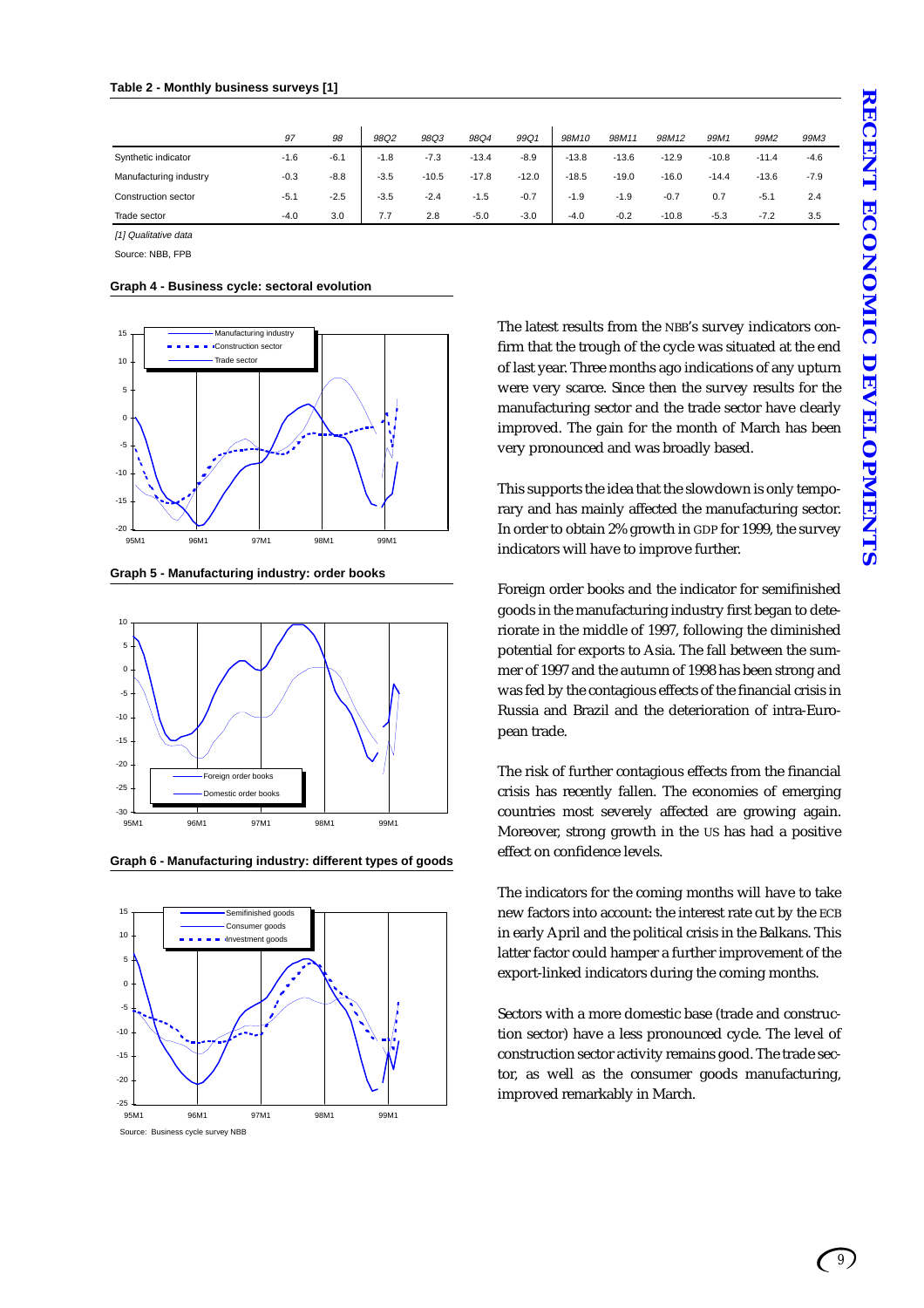# **Table 3 - Private consumption indicators**

|                                   | 97      | 98     | 98Q2   | 98Q3   | 98Q4   | 99Q1 | 98M10  | 98M11  | 98M12  | 99M1 | 99M2   | 99M3 |
|-----------------------------------|---------|--------|--------|--------|--------|------|--------|--------|--------|------|--------|------|
| Turnover (VAT) - retail trade [1] | 3.5     | 5.7    | 7.1    | 5.3    | 4.6    |      | 0.9    | 8.4    | 5.1    | 5.2  |        |      |
| New car registrations [1]         | $-0.3$  | 14.1   | 15.4   | 14.1   | 17.1   | 15.7 | 15.5   | 27.8   | 6.7    | 23.5 |        | 19.8 |
| Consumer confidence indicator [2] | $-21.7$ | $-5.6$ | $-4.7$ | $-5.0$ | $-5.7$ | 0.0  | $-9.0$ | $-6.0$ | $-2.0$ | 1.0  | $-1.0$ | 0.0  |

[1] Change (%) compared to same period previous year; [2] Qualitative data

Source: NIS/INS, Eurostat, Febiac, FPB

**Graph 7 - Private consumption at constant prices**



#### **Graph 8 - Private consumption and related survey indicator**



**Graph 9 - Consumer confidence and unemployment**



The analysis of private consumption in 1998 reveals a two-sided diagnosis. On the one hand, private consumption was the main driving force behind economic growth. For the first time in the 1990s, growth in consumption was higher than 3% on an annual basis. On the other hand, the level of consumption reached by the second quarter of 1998 was clearly a peak level. Since then, some cooling has been observed in the consumption dynamics. According to quarterly national accounts (ESA-79), private consumption growth, which had been in excess of 4% year-on-year during the first half of 1998, fell back to 3.3% in the third quarter and then to 1.8% in the final quarter.

The NBB survey indicators for the trade sector also peaked during the second quarter of 1998, followed by a pronounced fall in the second half of 1998. The indicators for the first three months of 1999 suggest that the situation in the trade sector is clearing up again. During the second half of last year the consumer confidence indicator more or less stabilised at the high level reached by mid-1998. The most recent observations for consumer confidence show a renewed upturn in the first quarter of '99 in comparison with the second half of '98.

After the Motor Show at the beginning of 1998 and massive purchases of new cars during the first half of 1998, new car registrations did not fall back during the second half of 1998, but remained buoyant until the end of the year, resulting in a 14% growth rate over the whole of 1998. Furthermore, in the first quarter of 1999 new car registrations continued to rise, resulting in a 15.7% growth rate compared to the first quarter of 1998. This extraordinarily high growth rate after a year with a Motor Show was partly due to a secondary Motor Show for special leisure vehicles held at the beginning of 1999. Markedly lower year-on-year growth rates for new car registrations are expected for the remaining quarters of 1999.

All in all the slow-down in private consumption compared to the first half of 1998 is confirmed by recent short-term indicators. It should be seen as a return to a more sustainable growth trend.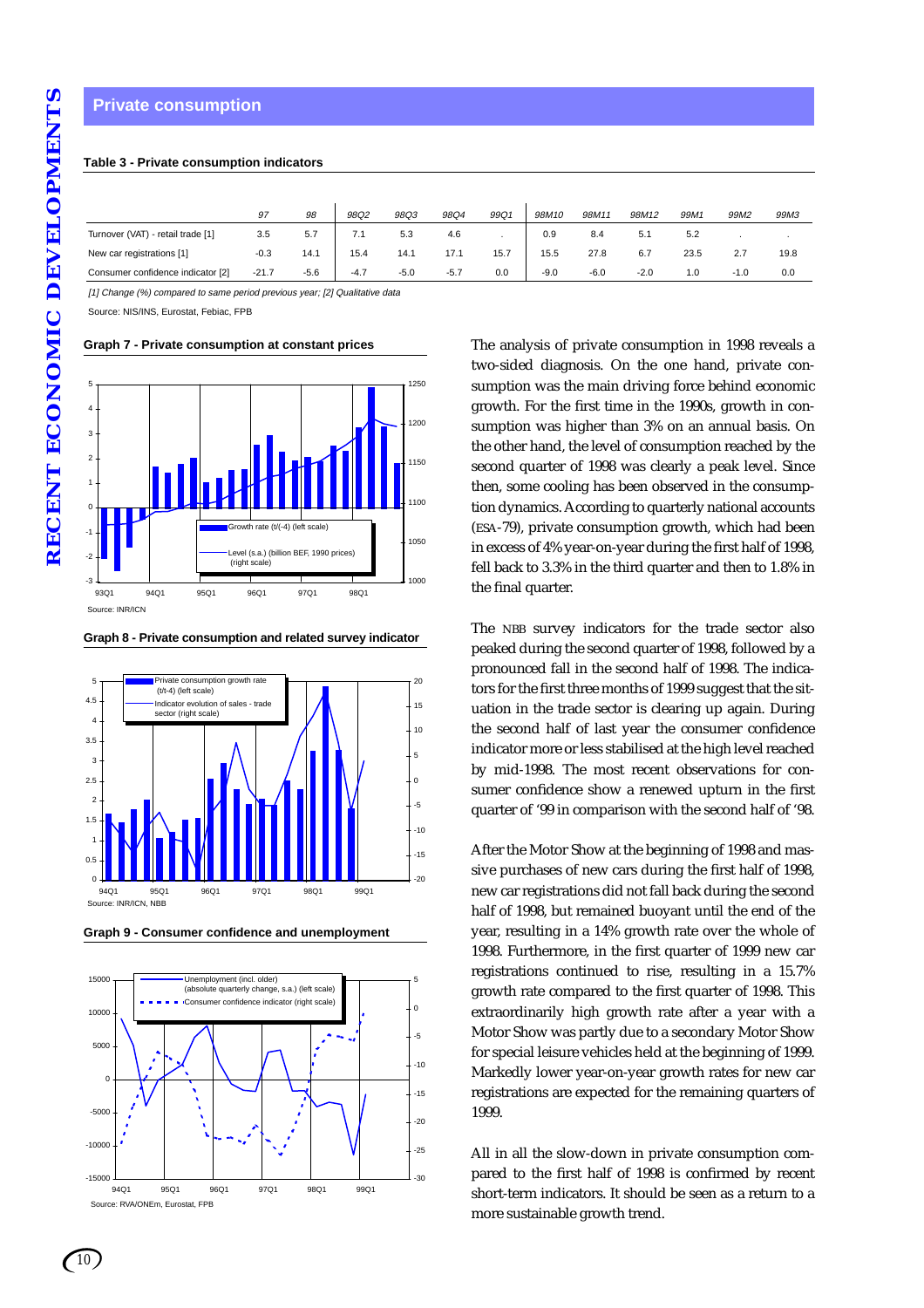#### **Business investment**

|  |  |  | Table 4 - Business investment indicators |  |
|--|--|--|------------------------------------------|--|
|--|--|--|------------------------------------------|--|

|                                      | 97   | 98   | 99           | 98Q2   | 98Q3 | 98Q4   | 99Q1 | 98M9 | 98M10  | 98M11  | 98M12  | 99M1   |
|--------------------------------------|------|------|--------------|--------|------|--------|------|------|--------|--------|--------|--------|
| Investment (VAT) [1]                 |      |      |              |        |      |        |      |      |        |        |        |        |
| Industrial companies                 | 1.7  | 3.0  |              | 3.6    | 9.6  | $-3.3$ |      | 19.1 | 1.4    | $-9.8$ | $-1.8$ | $-3.0$ |
| Non-industrial companies             | 11.2 | 6.2  |              | $-6.3$ | 15.5 | 8.4    |      | 38.5 | $-3.0$ | 14.3   | 11.8   | 1.3    |
| Total companies                      | 7.4  | 5.0  |              | $-2.8$ | 13.2 | 3.8    | ٠    | 30.1 | $-0.8$ | 3.3    | 6.6    | $-0.4$ |
| Investment survey [1]                | 5.6  | 3.9  | 8.7          |        |      |        |      |      |        |        |        |        |
| Capacity utilisation rate (s.a.) (%) | 82.0 | 81.8 | $\mathbf{r}$ | 83.1   | 82.2 | 79.5   | 80.9 |      |        |        |        |        |

[1] Change (%) compared to same period previous year

Source: NIS/INS, NBB, FPB

**Graph 10 - Business investment at constant prices**



**Graph 11 - Business investment rate (in % of GDP, smoothed)**



**Graph 12 - Business investment indicators**



Quarterly national accounts (ESA-79) showed that business investment grew by 3.5% (year-on-year) in the fourth quarter, after a 10.5% growth rate in the third quarter. Hence the very unstable quarterly pattern in business investment that has been observed since the beginning of 1997 continued during the fourth quarter of 1998. What seems at first sight to be an erratic shortterm pattern of business investment has, however, been characterized by a regular alternation of quarters with strong and weak growth. Consequently average yearly growth rates are virtually unaffected by this erratic quarterly pattern.

For 1998 as a whole, business investment grew by almost 5%. For the fourth successive year growth in business investment was between 4 and 5% in volume terms. In other words, business investment has been almost completely insensitive to the impact of the business cycle since 1995. This is all the more surprising because business investment is traditionally considered as particularly sensitive to business cycle movements. Gradually increasing business profitability and falling interest rates probably compensated for the temporary business cycle downturns in 1995 and 1998.

The 1995-98 investment upsurge, that lifted the business investment rate from 10.6% at the beginning of 1995 to 11.3% by the end of 1998, is not comparable to the investment boom of the end of the eighties. Both the levels reached and the pace of the increase are lower than at the end of the eighties. Between 1987 and 1990 the rate of business investment rose from 10% to 13.3%.

Smoothing out the erratic quarterly pattern, the underlying trend in business investment remained positive until the end of 1998. From the first quarter of 1999 onwards, business investment is expected to lose some momentum. However, as the degree of capacity utilisation is again picking up (from 79.5% in the last quarter of 1998 to 80.9% in the first quarter of 1999), and a narrowing of the output gap is accordingly expected, the loss of investment dynamism should be limited.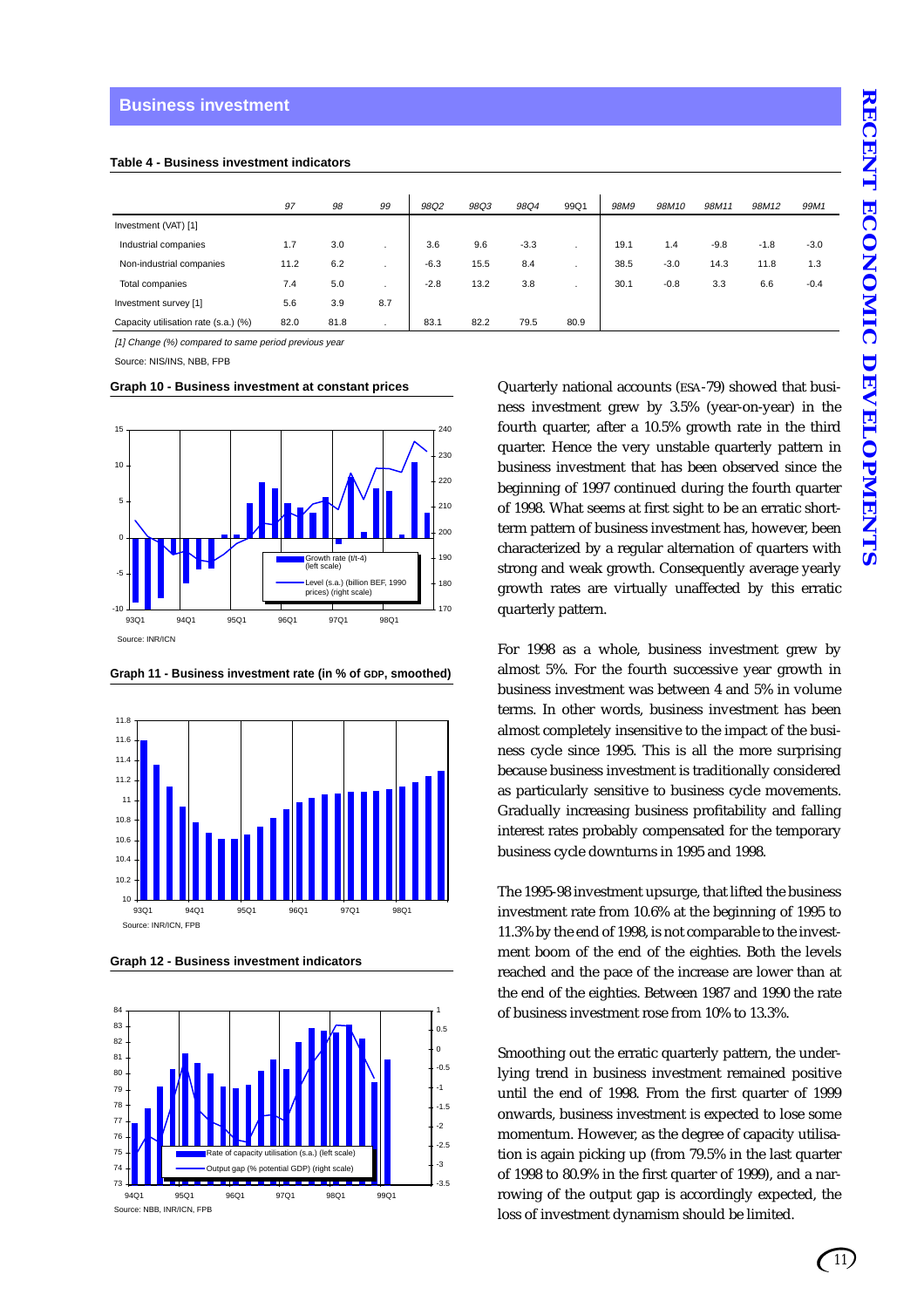#### **Housing investment**

#### Source: INR/ICN, NBB, FPB 84 86 88 90 92 94 96 98 100 95Q1 96Q1 97Q1 98Q1 99Q1 -35 -30 -25 -20 -15 -10 -5 0 5  $10^{10}$ 15 ng investment (s.a.) (billion BEF, 1990 price (left scale) Architect survey on building plans (smoothed, lead of 2 quarters) (right scale)

**Graph 13 - Activity in the residential housing sector**

**Graph 14 - Mortgage rate (in %)**



Housing investment is estimated to have grown by 2.7% in 1998 (ESA-79). After a strong first quarter, housing investment growth (t/t-4) has been decelerating during the rest of 1998. The architect survey on building plans does not indicate a rebound in the coming months, but a slight improvement during the second half of the year can be expected.

Indeed, mortgage rates are even lower at the beginning of this year than last year. After a strong increase in employment and in real disposable income of households in 1998, consumer confidence is very high and should remain so, as further improvement in the labour market situation is expected. Due to these favourable factors, housing investment growth should remain at about 3% in 1999.

# **Stockbuilding**



**Graph 15 - Appreciation of stocks** In 1998, stockbuilding contributed positively to economic growth in the euro zone (about 0.5%) and in Belgium (about 1%), although in Belgium, this larger than anticipated contribution may be partly due to statistical adjustments.

> Quarterly national accounts show that stockbuilding has been largely influenced by the quarterly profile of foreign demand. Indeed, facing the slowdown of final demand, a growing number of entrepreneurs considered, by the end of last year, their stocks as too high, and accordingly reduced their stocks. In the first quarter of 1999, the number of entrepreneurs that considered their stocks as too excessive returned to more normal values. So, stockbuilding is expected to add almost nothing to economic growth in 1999.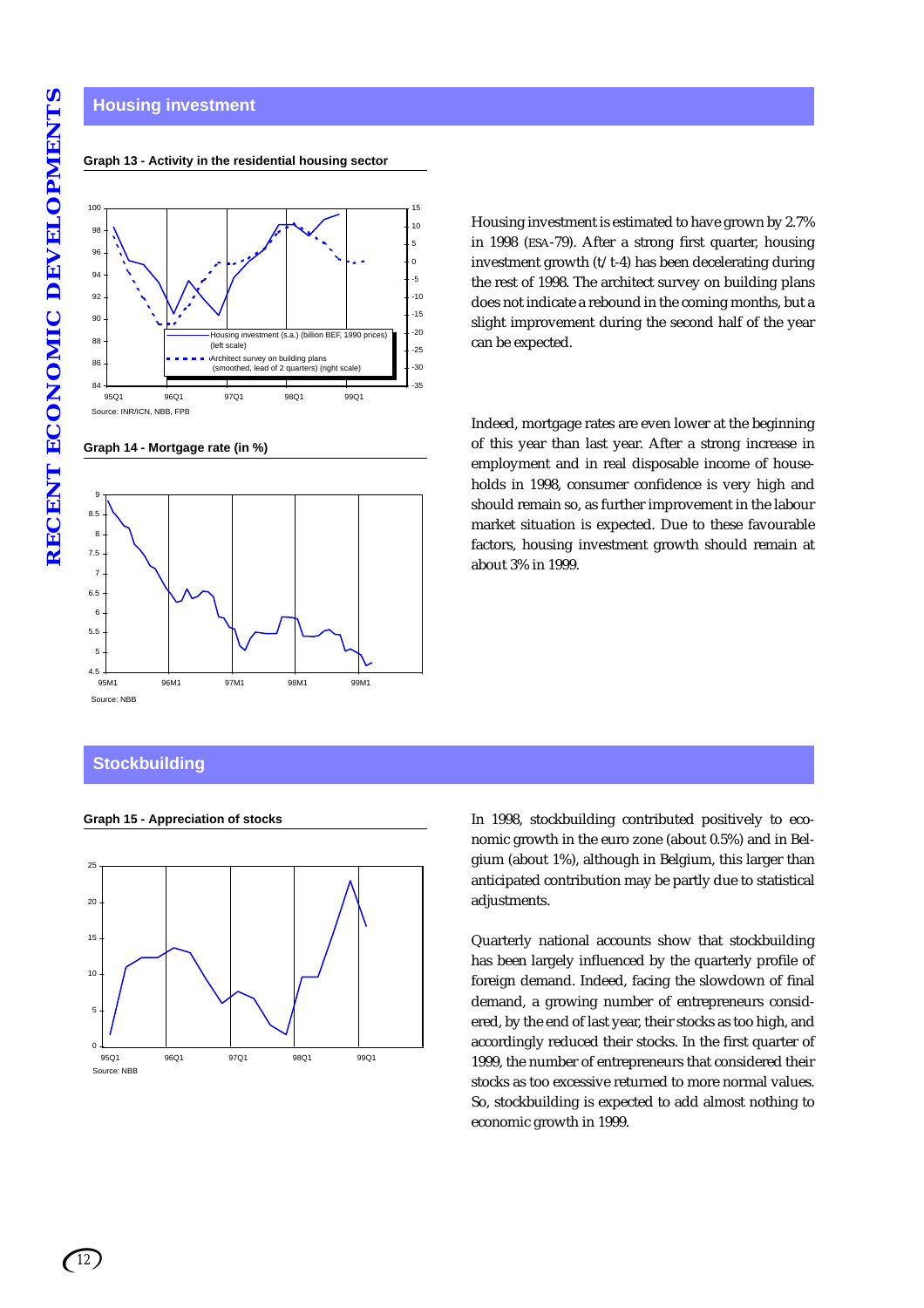|                      | 97   | 98     | 98Q1 | 98Q2   | 98Q3   | 98Q4   | 98M <sub>8</sub> | 98M9   | 98M10  | 98M11  | 98M12  | 99M1   |
|----------------------|------|--------|------|--------|--------|--------|------------------|--------|--------|--------|--------|--------|
| Exports - value [1]  | 13.1 | 4.3    | 10.6 | 6.9    | 1.7    | $-1.8$ | 1.9              | $-0.7$ | $-2.6$ | 0.9    | $-3.6$ | $-6.0$ |
| Imports - value [1]  | 10.9 | 4.9    | 9.9  | 6.1    | 5.8    | $-1.5$ | 7.2              | 2.5    | $-0.5$ | 4.7    | $-8.4$ | $-9.4$ |
| Exports - volume [1] | 7.4  | 4.3    | 6.4  | 5.8    | 3.5    | 1.7    | 3.6              | 2.0    | 0.5    | 4.8    | 0.1    | $-0.6$ |
| Imports - volume [1] | 4.5  | 7.1    | 8.4  | 6.7    | 9.8    | 3.9    | 11.7             | 6.7    | 4.5    | 10.3   | $-2.6$ | $-2.6$ |
| Exports - price [1]  | 5.3  | 0.0    | 4.0  | 1.1    | $-1.7$ | $-3.5$ | $-1.6$           | $-2.7$ | $-3.0$ | $-3.7$ | $-3.7$ | $-5.4$ |
| Imports - price [1]  | 6.1  | $-2.0$ | 1.5  | $-0.6$ | $-3.6$ | $-5.3$ | $-4.0$           | $-3.9$ | $-4.8$ | $-5.0$ | $-6.0$ | $-7.0$ |

[1] Change (%) compared to same period previous year

Source: INR/ICN, FPB

#### **Table 6 - Belgium - Balance of payments statistics**

|                                    | 97   | 98  | 98Q1 | 98Q2 | 98Q3   | 98Q4   | 98M7           | 98M8   | 98M9   | 98M10  | 98M11  | 98M12  |
|------------------------------------|------|-----|------|------|--------|--------|----------------|--------|--------|--------|--------|--------|
| Exports - goods [1]                | 11.9 | 3.0 | 9.8  | 7.7  | $-1.4$ | $-3.5$ | $-3.7$         | 0.7    | $-0.9$ | $-7.1$ | $-4.6$ | 0.9    |
| Imports - goods [1]                | 12.1 | 3.4 | 10.6 | 7.5  | 1.4    | $-4.9$ | 7.1            | $-1.1$ | $-1.7$ | $-9.7$ | $-1.4$ | $-3.5$ |
| Trade balance [2]                  | 351  | 340 | 67   | 106  | 70     | 97     | $\overline{7}$ | 13     | 49     | 43     | 15     | 39     |
| Exports - goods and services [1]   | 12.1 | 3.2 | 9.9  | 7.4  | $-0.6$ | $-3.2$ | $-2.8$         | 2.3    | $-0.9$ | $-7.3$ | $-2.4$ | 0.0    |
| Imports - goods and services [1]   | 11.7 | 4.1 | 11.8 | 7.8  | 1.9    | $-3.9$ | 6.3            | 0.0    | $-0.9$ | $-7.9$ | $-0.2$ | $-3.4$ |
| Goods and services balance [2]     | 396  | 353 | 81   | 103  | 61     | 108    | $-1$           | 14     | 48     | 40     | 25     | 44     |
| Exports - current transactions [1] | 10.5 | 4.1 | 10.0 | 7.6  | 0.9    | $-1.7$ | $-0.8$         | 3.0    | 0.9    | $-5.4$ | $-1.1$ | 1.1    |
| Imports - current transactions [1] | 9.9  | 5.1 | 11.6 | 8.2  | 3.2    | $-2.1$ | 6.3            | 1.9    | 1.3    | $-5.6$ | 1.0    | $-1.3$ |
| Current account [2]                | 422  | 364 | 72   | 93   | 63     | 136    |                | 11     | 51     | 38     | 41     | 57     |

[1] Change (%) compared to same period previous year; [2] Level in Billion BEF Source: NBB, FPB

#### **Graph 16 - Growth of exports and related indicator**



**Graph 17 - Belgium foreign balances (4 quarters cumul, % of GDP)**



In line with our previous forecast, growth in export volume declined further during the fourth quarter of 1998 and the preliminary results for January confirm that this deceleration is continuing. Export growth in value terms was actually negative during the last quarter of 1998 due to the sharp fall in export prices. In January 1999 export declined in value terms by no less than 6% in comparison with January 1998 (volume -0.6% and prices -5.4%). An upswing is not expected before the second half of the year and this could also be weaker than previously anticipated.

After a strong third quarter, import growth in volume terms fell significantly during the fourth quarter of 1998, reflecting the further decrease in export growth, and probably also less dynamic internal demand. Like exports, imports experienced a negative growth rate in value terms during the fourth quarter due to an even more significant fall in prices. As a result, the terms of trade improved further during the fourth quarter of 1998.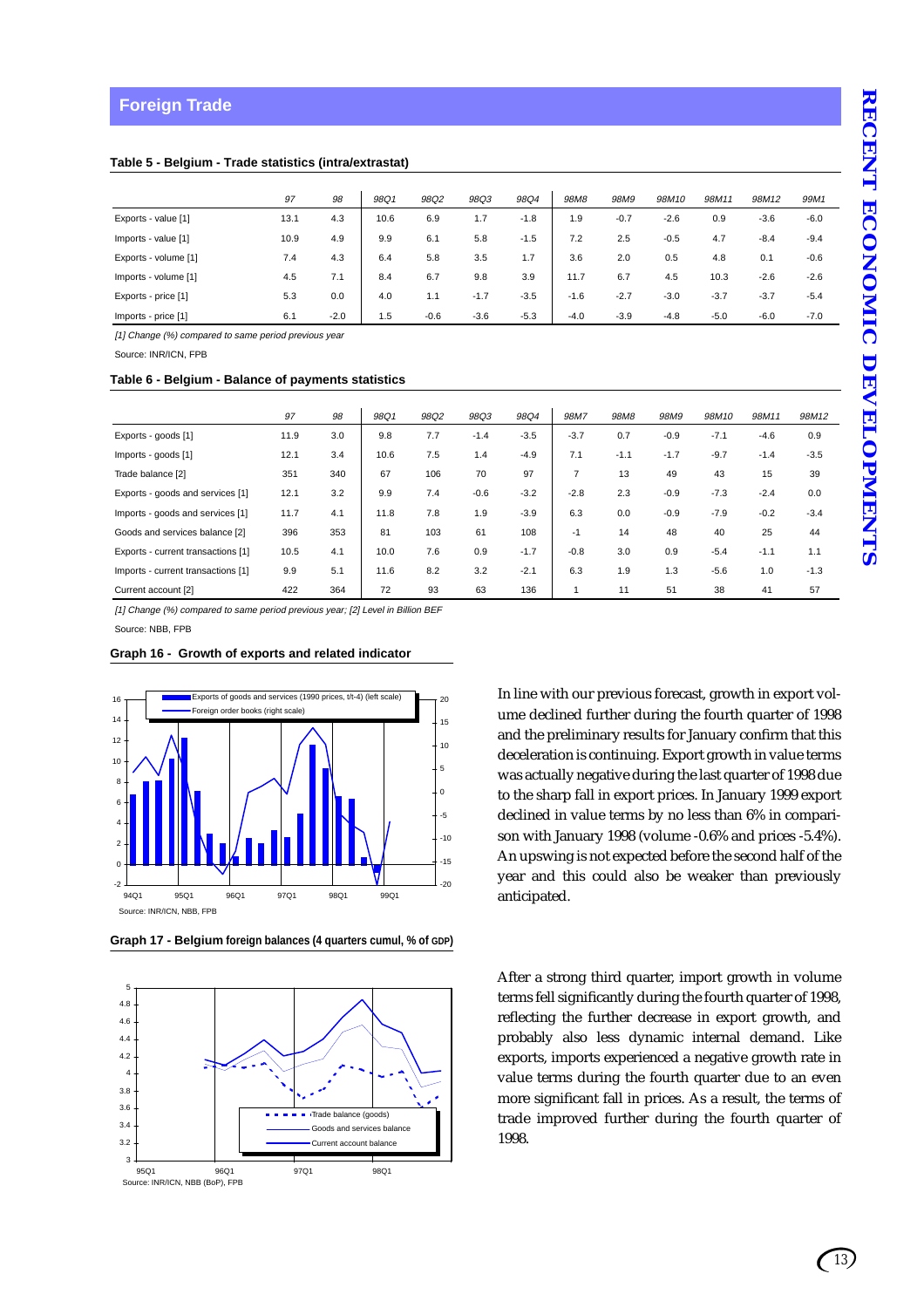#### **Labour market**

#### **Table 7 - Labour market indicators**

|                                | 97    | 98    | 98Q2  | 98Q3  | 98Q4  | 99Q1  | 98M10 | 98M11 | 98M12 | 99M1  | 99M2  | 99M3  |
|--------------------------------|-------|-------|-------|-------|-------|-------|-------|-------|-------|-------|-------|-------|
| Unemployment (excl. older) [1] | 570.0 | 541.0 | 514.5 | 569.1 | 528.9 | 515.2 | 539.5 | 521.6 | 525.6 | 526.5 | 515.7 | 503.5 |
| Unemployment (incl. older) [1] | 683.9 | 671.5 | 644.5 | 701.9 | 664.7 | 653.9 | 674.4 | 657.5 | 662.3 | 664.0 | 654.3 | 643.3 |
| Unemployment rate-FMTA/MfET[2] | 13.2  | 12.6  | 11.9  | 13.2  | 12.3  | 12.0  | 12.5  | 12.1  | 12.2  | 12.2  | 12.0  | 11.7  |
| Unemployment rate-Eurostat [3] | 9.3   | 8.8   | 8.9   | 8.8   | 8.5   | 8.4   | 8.6   | 8.5   | 8.5   | 8.5   | 8.4   | 8.4   |

[1] Level in thousands; [2] In % of labour force of June 1996, not seasonally adjusted

[3] Seasonally adjusted, in % of labour force (Eurostat standard); recent figures of unemployment rate are based on administrative data and can be revised.

Source: RVA/ONEm, FMTA/MfET, Eurostat, FPB



#### **Graph 18 - Evolution of unemployment (incl. older)**

**Graph 19 - Evolution of employment**



Unemployment figures for the first quarter of 1999 reveal a further fall in the level of unemployment. Unemployment, using a broad definition (i.e. including "older" unemployed people) dropped (in seasonally adjusted terms) by some 2,000 to less than 660,000. The fall in the first quarter of 1999 was, however, smaller than in the previous four quarters.

The first quarter of 1999 was the seventh successive quarter showing a fall in the level of unemployment. Between the second quarter of 1997 and the first quarter of 1999, unemployment has decreased by about 28,000 persons (on average some 4,000 per quarter).

This downward trend in unemployment so far amounts to a quarter of the previous period with falling unemployment levels, namely from 1987 to mid-1990. During this period, which lasted for 14 quarters, unemployment (still using the same broad definition and in seasonally adjusted terms) fell by about 110,000 persons (at a rate of almost 8,000 persons per quarter). So far, therefore, both the length and the strength of the current downward unemployment trend are about half of the previous one.

A similar comparison can be made in terms of the unemployment rate. From the middle of 1997 onwards, the unemployment rate (as defined by Eurostat) fell by 1%, from 9.4% to the current level of 8.4%. Between the beginning of 1987 and mid-1990, the unemployment rate dropped by almost 4% (from 10.3% to 6.6%).

According to new quarterly employment statistics made by the INR/ICN, the number of wage and salary earners in the enterprise sector increased by about 42,500 persons (1.75%) between mid-1997 and mid-1998. In the second half of 1998, total domestic employment continued its upward trend. According to provisional estimates, this rise in domestic employment was mainly due to increased employment in the public sector.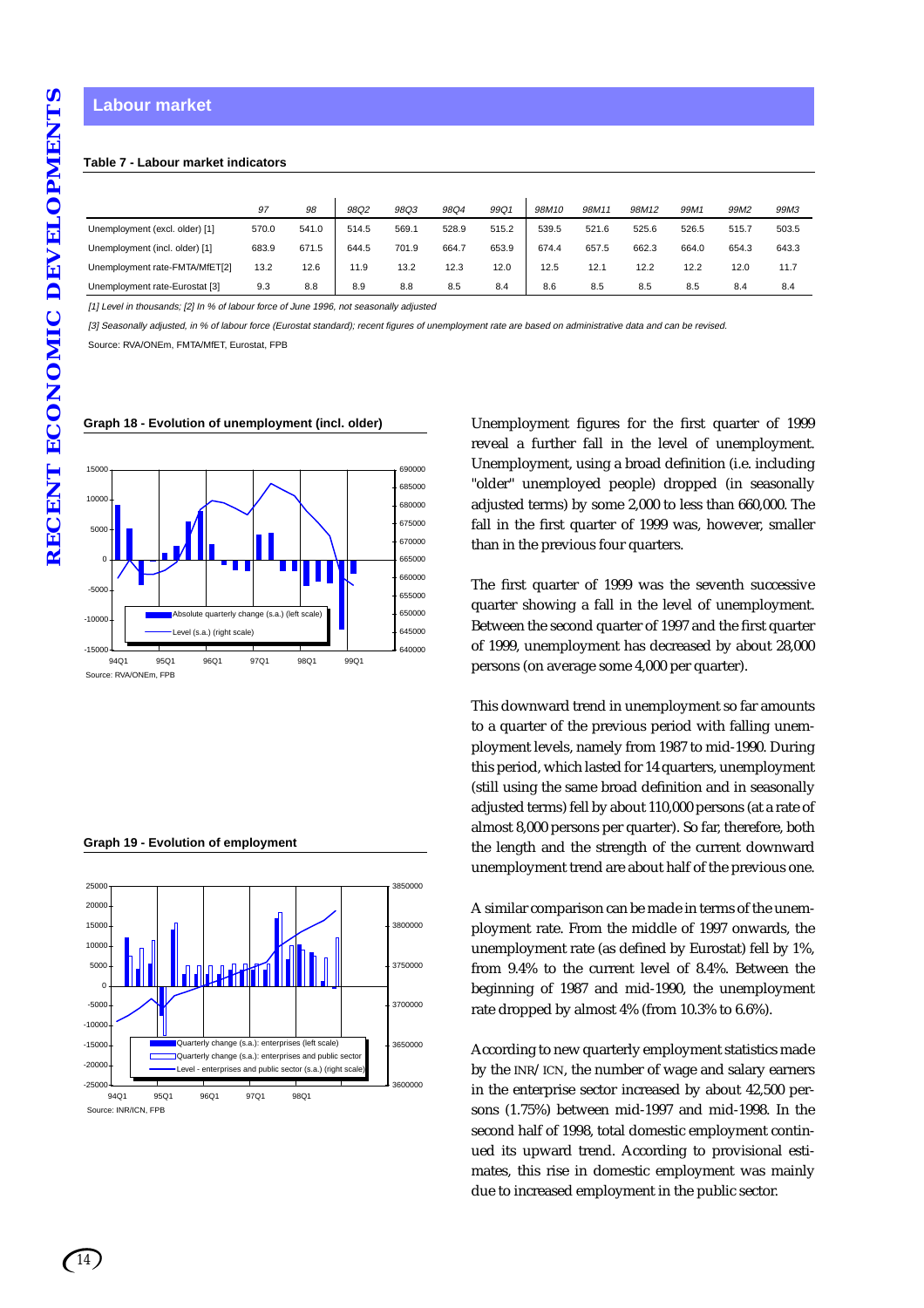#### **Table 8 - Inflation rates: change compared to the same period in the previous year, in %**

|                                | 97   | 98      | 98Q2    | 98Q3    | 98Q4    | 99Q1 | 98M11   | 98M12   | 99M1 | 99M2 | 99M3 | 99M4 |
|--------------------------------|------|---------|---------|---------|---------|------|---------|---------|------|------|------|------|
| Consumer prices: all items     | 1.63 | 0.95    | 1.65    | 0.76    | 0.68    | 1.05 | 0.58    | 0.59    | 0.95 | 0.98 | .23  | 1.17 |
| Food prices                    | 2.20 | 1.83    | 4.59    | 0.49    | 0.27    | 1.52 | 0.38    | 0.43    | 1.46 | 1.56 | .54  | 0.63 |
| Non food prices                | 1.50 | $-0.45$ | $-0.09$ | $-0.41$ | $-0.50$ | 0.41 | $-0.49$ | $-0.58$ | 0.22 | 0.22 | 0.81 | 1.21 |
| <b>Services</b>                | 1.48 | 2.34    | 2.37    | 2.50    | 2.50    | 1.58 | 2.12    | 2.23    | 1.58 | 1.60 | .57  | 1.47 |
| Rent                           | 1.69 | 1.15    | 1.16    | 1.09    | 1.09    | 1.43 | 1.06    | 1.11    | 1.49 | 1.35 | 1.46 | 1.49 |
| "Health" index                 | 1.32 | 1.27    | 2.00    | 1.12    | 1.02    | 1.26 | 0.90    | 0.94    | 1.22 | 1.20 | 1.34 | 1.10 |
| Brent oil price in USD (level) | 19.3 | 13.4    | 14.0    | 13.0    | 11.8    | 11.5 | 11.9    | 10.3    | 11.1 | 10.5 | 12.9 | 15.4 |

Source: MEZ/MAE

#### **Table 9 - Monthly inflation forecasts**

|                                 | 99M1   | 99M2   | 99M3   | 99M4   | 99M <sub>5</sub> | 99M <sub>6</sub> | 99M7   | 99M8   | <i>99M9</i> | 99M10  | 99M11  | 99M12  |
|---------------------------------|--------|--------|--------|--------|------------------|------------------|--------|--------|-------------|--------|--------|--------|
| Consumer prices: all items      | 102.96 | 103.19 | 103.27 | 103.68 | 103.86           | 104.00           | 104.20 | 104.10 | 103.96      | 104.01 | 103.97 | 104.05 |
| Consumer prices: "health" index | 103.07 | 103.31 | 103.32 | 103.57 | 103.79           | 103.97           | 104.21 | 104.12 | 103.97      | 104.02 | 103.97 | 104.06 |
| Moving average "health" index   | 102.80 | 102.95 | 103.10 | 103.32 | 103.50           | 103.66           | 103.89 | 104.02 | 104.07      | 104.08 | 104.02 | 104.01 |

Source: Observations (up to 99M4): MEZ/MAE; forecasts: FPB

#### **Graph 20 - Monthly inflation evolution in % (t/t-12)**







In the first quarter of 1999, inflation as measured by the overall CPI was at 1.1%, as compared to only 0.7% during the second half of 1998. This increase was mainly a result of the upturn in the prices of fresh food and oil products. The Brent oil price rose from USD 10.3 per barrel in December 1998 to USD 12.9 in March and USD 15.4 in April this year. Since the "health" price index is less affected by energy prices, the rise in inflation measured in this way was smaller: from 1.1% during the second half of 1998 to 1.3% in the first quarter of 1999. The underlying level of inflation (which is not directly affected by energy prices) remained stable at around the 1.4%-level, as was indeed forecast in STU 1-99.

For the remainder of 1999, underlying inflation is expected to remain constant. Indirect taxes should, as in 1997 and 1998, make a zero contribution towards inflation. The Brent oil price per barrel is expected to be 13.1 USD on average for 1999 as a whole, which implies a rather lower oil price for the rest of the year than currently observed. This implies that the overall CPI inflation (1.1% forecast for 1999) is still expected to be somewhat lower than the level of inflation as measured by the "health" price index (1.2% forecast for 1999).

As expected, the pivotal index for the public sector was reached in April. This implies that public wages and social benefits will be adjusted (by 2%) for price changes in June. As inflation is expected to be well below 2% next year, the pivotal index (currently 105.20) should next be crossed in the summer of 2000.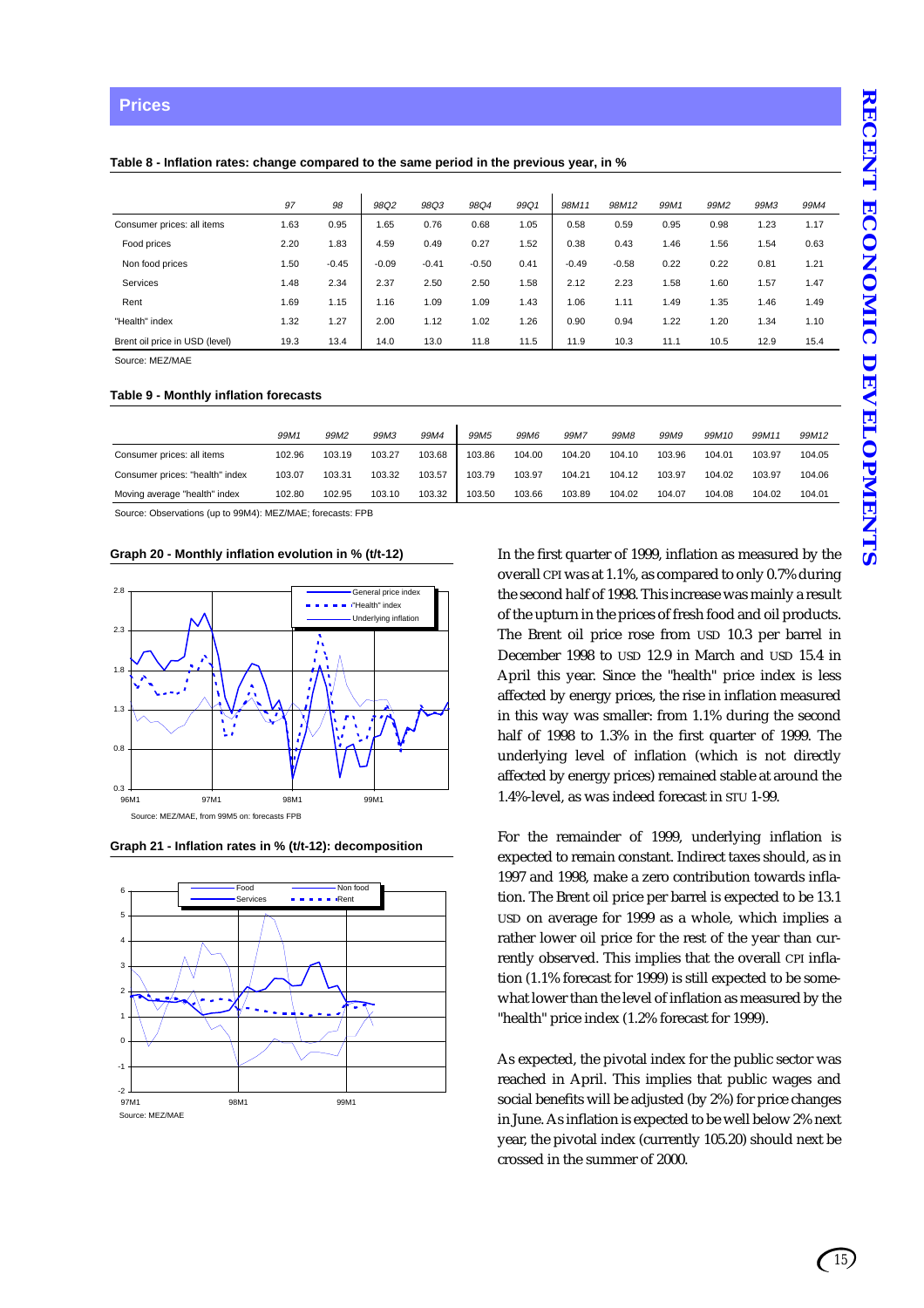#### **Table 10 - Interest rates**

|                             | 97   | 98             | 98Q2 | 98Q3 | 98Q4 | 99Q1 | 98M11                | 98M12   | 99M1 | 99M2 | 99M3 | 99M4 |
|-----------------------------|------|----------------|------|------|------|------|----------------------|---------|------|------|------|------|
| Short-term rates (3 months) |      |                |      |      |      |      |                      |         |      |      |      |      |
| Belgium                     | 3.43 | 3.55           | 3.68 | 3.52 | 3.43 | 2.97 | 3.55                 | 3.27    | 3.00 | 2.97 | 2.95 | 2.67 |
| Euro area (Euribor)         |      | $\blacksquare$ |      |      |      | 3.09 | $\ddot{\phantom{a}}$ | $\cdot$ | 3.14 | 3.09 | 3.05 | 2.70 |
| <b>United States</b>        | 5.74 | 5.56           | 5.69 | 5.62 | 5.28 | 5.00 | 5.32                 | 5.23    | 5.01 | 5.00 | 5.01 | 5.00 |
| Long-term rates (10 years)  |      |                |      |      |      |      |                      |         |      |      |      |      |
| Belgium                     | 5.76 | 4.76           | 5.03 | 4.63 | 4.24 | 4.07 | 4.33                 | 4.09    | 3.92 | 4.04 | 4.25 | 4.12 |
| Germany                     | 5.65 | 4.57           | 4.89 | 4.38 | 4.00 | 3.86 | 4.10                 | 3.87    | 3.72 | 3.83 | 4.02 | 3.87 |
| Euro area                   | 5.97 | 4.71           | 4.99 | 4.56 | 4.15 | 3.97 | 4.26                 | 3.96    | 3.82 | 3.94 | 4.15 | 4.00 |
| <b>United States</b>        | 6.35 | 5.26           | 5.59 | 5.19 | 4.67 | 4.98 | 4.84                 | 4.65    | 4.71 | 5.00 | 5.22 | 5.18 |
| Japan                       | 2.30 | 1.46           | 1.59 | 1.36 | 1.05 | 1.90 | 0.89                 | 1.45    | 1.87 | 2.05 | 1.77 | 1.62 |

Source: NBB, ECB, Datastream

| 3-month Treasury certificates |
|-------------------------------|
| Benchmark OLO 10 years        |
|                               |
|                               |
|                               |
|                               |
|                               |
|                               |
|                               |
|                               |
| 97M1                          |

**Graph 22 - Interest rate levels in Belgium, in %**

|  | Graph 23 - Yield curves for the euro area and the US |  |  |
|--|------------------------------------------------------|--|--|
|  |                                                      |  |  |



On April 8 the European Central Bank cut its main refinancing rate by a larger than expected 50 basis points to 2.5 percent. A 50 basis points cut was motivated by the fact that monetary growth was close to its reference value, that the Harmonized Index of Consumer Prices had been below 1 percent for several months, that no immediate pressures were evident in the bond and foreign exchange markets, and that growth prospects for the euro area were worsening. This larger than expected cut was also intended to put a stop to speculation of any further cuts in the near future. Following this policy measure, the Euribor fell from 3.14 percent in January to 2.70 percent in April.

The US short-term interest rate remained stable during the first four months of 1999 at about 5.0 percent, but after the rate cuts by the Federal Reserve, they were about 70 base points lower in April 1999 than a year earlier, reflecting market sentiment that inflationary pressures in the US economy will remain subdued, despite high levels of activity and very tight labour markets. In Japan the short-term interest rate remained very low, falling as low as 0.16 percent in April 1999, as consumer and business confidence was low and a quick rebound of economic activity in Japan was not expected.

The average long-term interest rates in the euro area, as in Belgium, were about 4 percent during the first four months of 1999, reflecting expectations of low inflation and further consolidation of fiscal policies. After having reached historical low levels between December 1998 and February 1999, they have increased somewhat in March, reflecting the slowdown in capital flows out of emerging markets. In the United States, long-term interest rates have risen since the end of 1998, and in April 1999 the US long-term interest rate yielded 120 basis points over the average long-term interest rate for the euro area. Nevertheless, at the end of April, the gap between yields in the US and euro area was narrower at the upper end of the yield curve than at the lower end.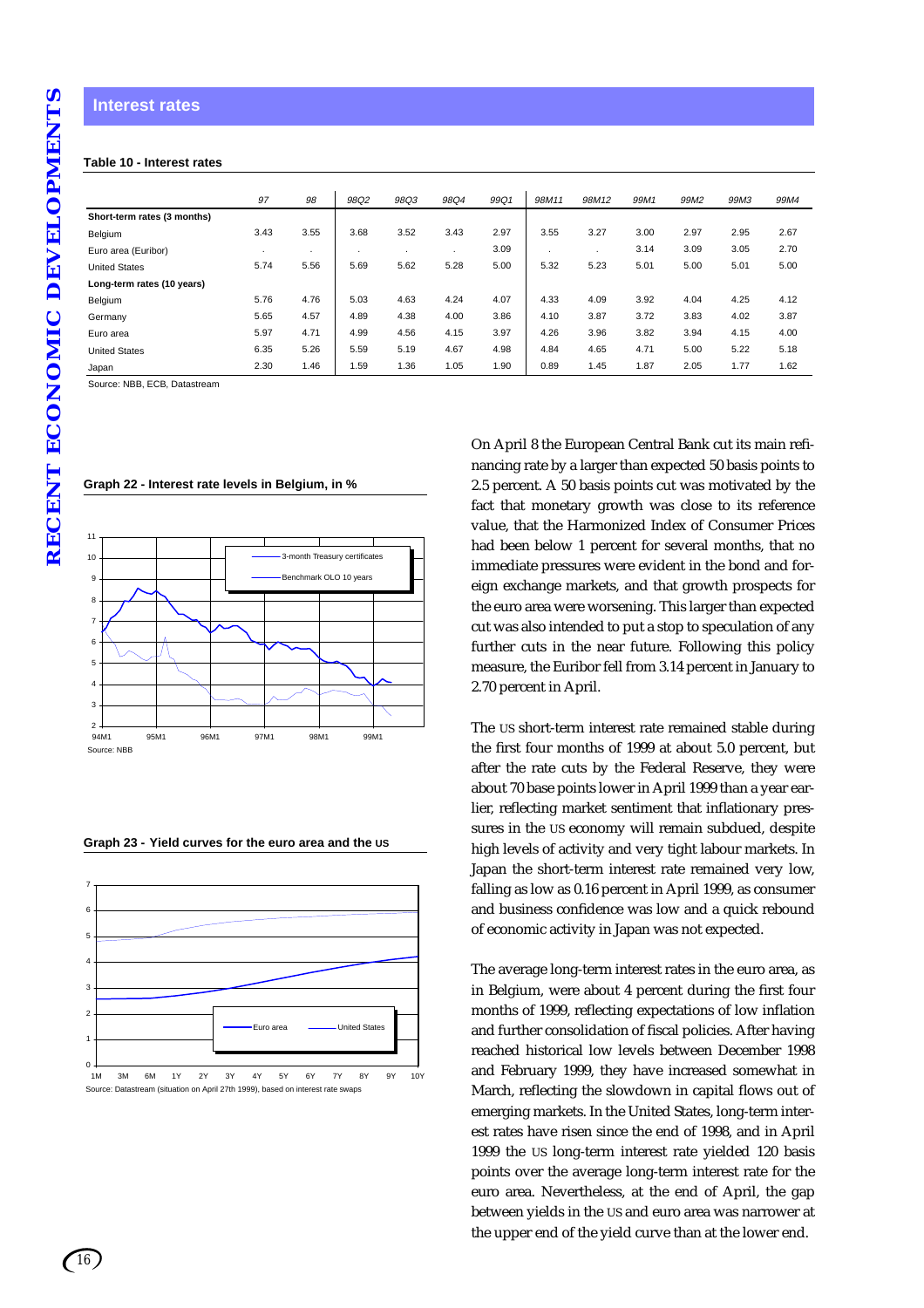#### **Table 11 - Bilateral exchange rates**

|                 | 97    | 98    | 98Q2  | 98Q3  | 98Q4  | 99Q1   | 98M11 | 98M12 | 99M1   | 99M2   | 99M3   | 99M4   |
|-----------------|-------|-------|-------|-------|-------|--------|-------|-------|--------|--------|--------|--------|
| BEF per USD     | 35.78 | 36.31 | 37.01 | 36.36 | 34.32 | 35.95  | 34.72 | 34.45 | 34.76  | 36.02  | 37.06  | 37.68  |
| BEF per UKP     | 58.59 | 60.13 | 61.21 | 60.07 | 57.50 | 58.71  | 57.68 | 57.53 | 57.41  | 58.62  | 60.10  | 60.64  |
| BEF per 100 JPY | 29.62 | 27.84 | 27.29 | 25.99 | 28.76 | 30.87  | 28.82 | 29.40 | 30.68  | 30.91  | 31.02  | 31.47  |
| USD per EUR     |       | . .   |       |       |       | 1.12   |       |       | 1.16   | 1.12   | 1.09   | 1.07   |
| UKP per EUR     |       |       |       |       |       | 0.69   | ٠.    |       | 0.70   | 0.69   | 0.67   | 0.67   |
| JPY per EUR     |       |       |       |       |       | 130.68 |       |       | 131.45 | 130.52 | 130.07 | 128.21 |

#### **Table 12 - Nominal effective exchange rates (Jan. 92 =100)**

|                                      | 97     | 98    | 99     | 98Q2  | 98Q3  | 98Q4           | 99Q1   | 98M12  | 99M1   | 99M2   | 99M3   | 99M4   |
|--------------------------------------|--------|-------|--------|-------|-------|----------------|--------|--------|--------|--------|--------|--------|
| Effective exchange rate BEF          | 100.7  | 101.5 |        | 101.0 | 101.9 | 102.5          | 101.3  | 102.3  | 102.0  | 101.3  | 100.7  | 100.3  |
| Growth rate [1]                      | $-4.2$ | 0.7   |        | 0.6   | 0.9   | 0.6            | $-1.2$ | 0.0    | $-0.3$ | $-0.7$ | $-0.6$ | $-0.4$ |
| Id. with constant rate till year end |        |       | $-0.9$ |       |       |                |        |        |        |        |        |        |
| Effective exchange rate EUR          | 91.8   | 93.6  |        | 92.7  | 94.9  | 96.0           | 92.4   | 95.4   | 94.1   | 92.2   | 90.8   |        |
| Growth rate [1]                      | $-8.0$ | 2.1   |        | 2.0   | 2.4   | $\overline{2}$ | $-3.8$ | $-0.2$ | $-1.3$ | $-1.9$ | $-1.5$ |        |

[1] Change (%) compared to previous period

Source: NBB, BIS, FPB

#### **Graph 24 - Effective exchange rates (Jan. 92=100)**



**Graph 25 - Euro-dollar and euro-yen bilateral exchange rates**



The euro was introduced on January 4 without any significant problems. From January to April, the euro fell against the US dollar and Japanese yen by 7.8 and 2.5 percent respectively. The main factor contributing to the weakening of the euro has been the difference in the relative cyclical performance in the United States and the euro area, with activity in the United States stronger than expected, and activity in the euro area weaker than expected. Despite news of a record widening US trade deficit, this development was further exacerbated by adverse developments in the Balkans and by a larger than expected interest rate cut by the ECB.

Sentiment in global financial markets has improved and the risk of a systemic melt-down has been considerably reduced. Emerging markets in Asia are rebounding and capital is flowing back to the region. Growth in Latin America as a whole could resume at the turn of the year. Nevertheless, the vulnerability of the emerging economies and the growing current account imbalances in the main currency blocs continue to pose serious risks to the stability of international financial markets.

At the end of the first four months of 1999, the nominal effective BEF exchange rate reached about the same level as in the same period of last year. Under the assumption that current observed rates can be extrapolated for the rest of the year, the nominal effective BEF exchange rate should depreciate year-on-year by 0.9 percent in 1999. During the first quarter of 1999, the nominal effective euro exchange rate has depreciated by 3.8 percent as compared with the last quarter of 1998.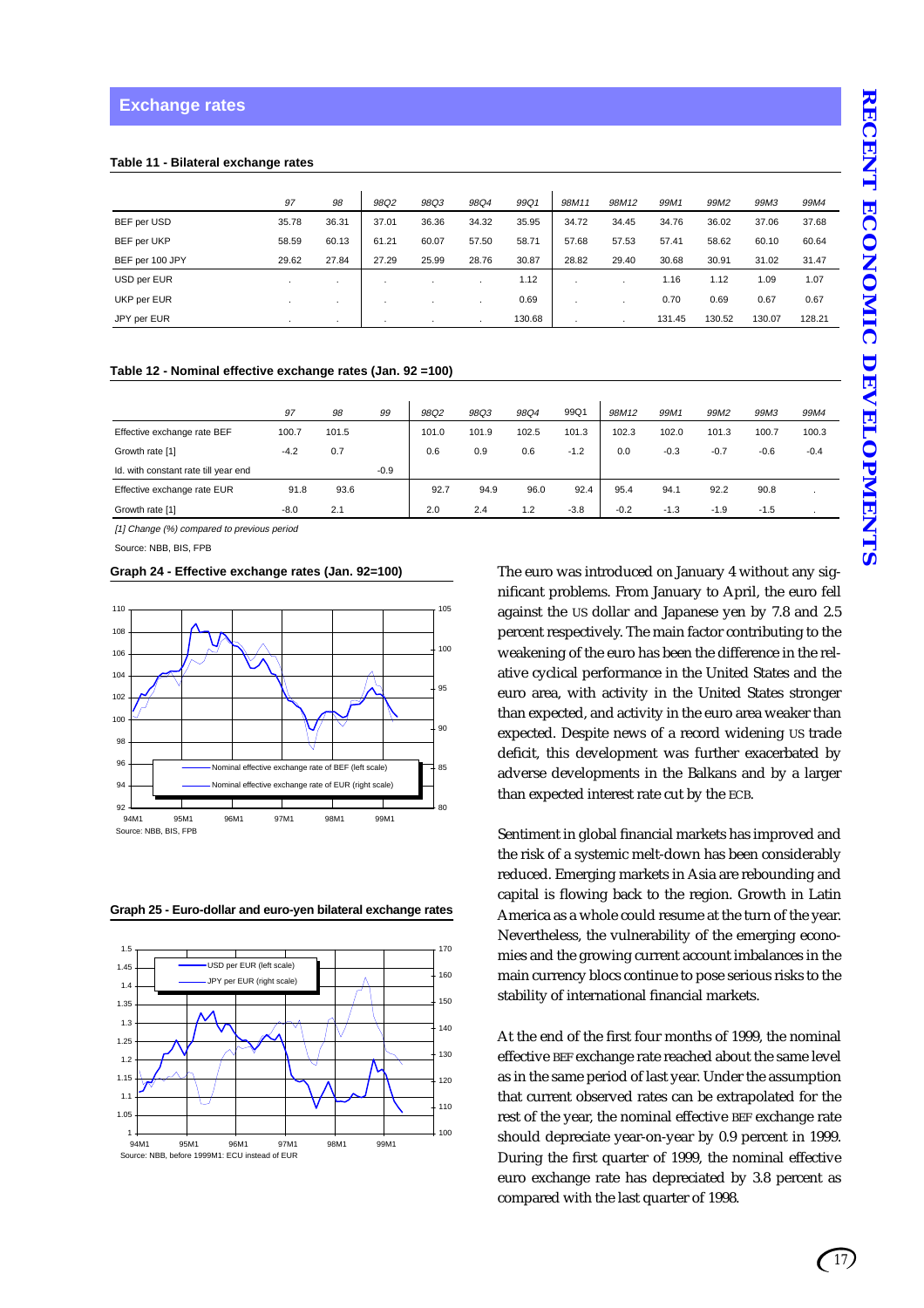# **Fiscal indicators**

# **Table 13 - Fiscal receipts (1)**

|                               | 97   | 98   | 98Q2 | 98Q3 | 98Q4 | 99Q1   | 98M10 | 98M11  | 98M12  | 99M1    | 99M2   | 99M3    |
|-------------------------------|------|------|------|------|------|--------|-------|--------|--------|---------|--------|---------|
| Total, of which:              | 7.0  | 6.2  | 7.4  | 4.9  | 5.7  | 2.6    | 7.3   | 2.2    | 6.3    | 0.8     | 0.3    | 7.0     |
| Direct taxes, of which:       | 7.4  | 6.8  | 8.3  | 5.9  | 6.9  | 4.8    | 10.2  | 2.5    | 6.1    | 5.4     | 5.1    | 3.5     |
| Withholding earned income tax | 5.5  | 4.9  | 2.7  | 6.2  | 4.3  | $-2.6$ | 5.4   | 10.4   | $-0.5$ | $-3.2$  | 12.3   | $-19.1$ |
| Advance payments              | 13.5 | 20.2 | 12.5 | 30.0 | 22.2 | $-2.2$ | 20.7  | 45.0   | 23.3   | $-19.3$ | 30.0   | 18.5    |
| Value Added Tax and excises   | 5.6  | 4.6  | 5.6  | 2.6  | 3.4  | $-0.9$ | 4.4   | $-1.3$ | 5.8    | $-6.1$  | $-7.2$ | 10.5    |

[1] Change (%) compared to same period previous year

Source: MvF/MdF, FPB

#### **Graph 26 - Real total fiscal receipts (2)**



**Graph 27 - Real withholding earned income tax (3)**



**Graph 28 - Real advance payments (2)**



[2] Change (%) over past 12 months, compared to previous 12 month period, deflated by consumer price index

The slowdown in the economy can also be seen from fiscal indicators. Total fiscal receipts were only 2.6% higher in the first quarter of 1999 compared to the same quarter in 1998. Lower growth rates were most clearly observed in indirect taxes. While these grew by around 5% in 1997 and 1998, VAT and excise duties actually fell in the first quarter. This was partly due to temporary factors (e.g. bad weather conditions in February and some accounting practices), but was mainly due to lower levels of economic activity, especially concerning private consumption.

Receipts from direct taxes have been better, even though growth rates have also fallen here. Withholding earned income tax receipts have fallen in 99Q1 as compared with last year. Temporary factors once again account for part of this fall. The level in 98Q1 was also high. Employment growth has fallen and could account for a further part of the drop.

Taxes on dividend payments, on the other hand, have continued to increase in the first quarter. Business profitability in 1998 was certainly strong, which was reflected in the dividends paid out.

Advance payments are traditionally very low during the first quarter and therefore rather unimportant. Provisional figures for April indicate that advance payments made by companies have been rather good. It is unlikely, however, that the high growth rates observed since the end of 1997 should continue.

All in all, tax receipts were very strong in 1998. The slowdown seen in the first quarter reflects lower economic growth. Based on macroeconomic forecasts from the FPB, it is likely that some improvement will occur, mainly during the second part of the year.

<sup>[3]</sup> Change (%) over past 4 quarters, compared to previous 4 quarter period, deflated by consumer price index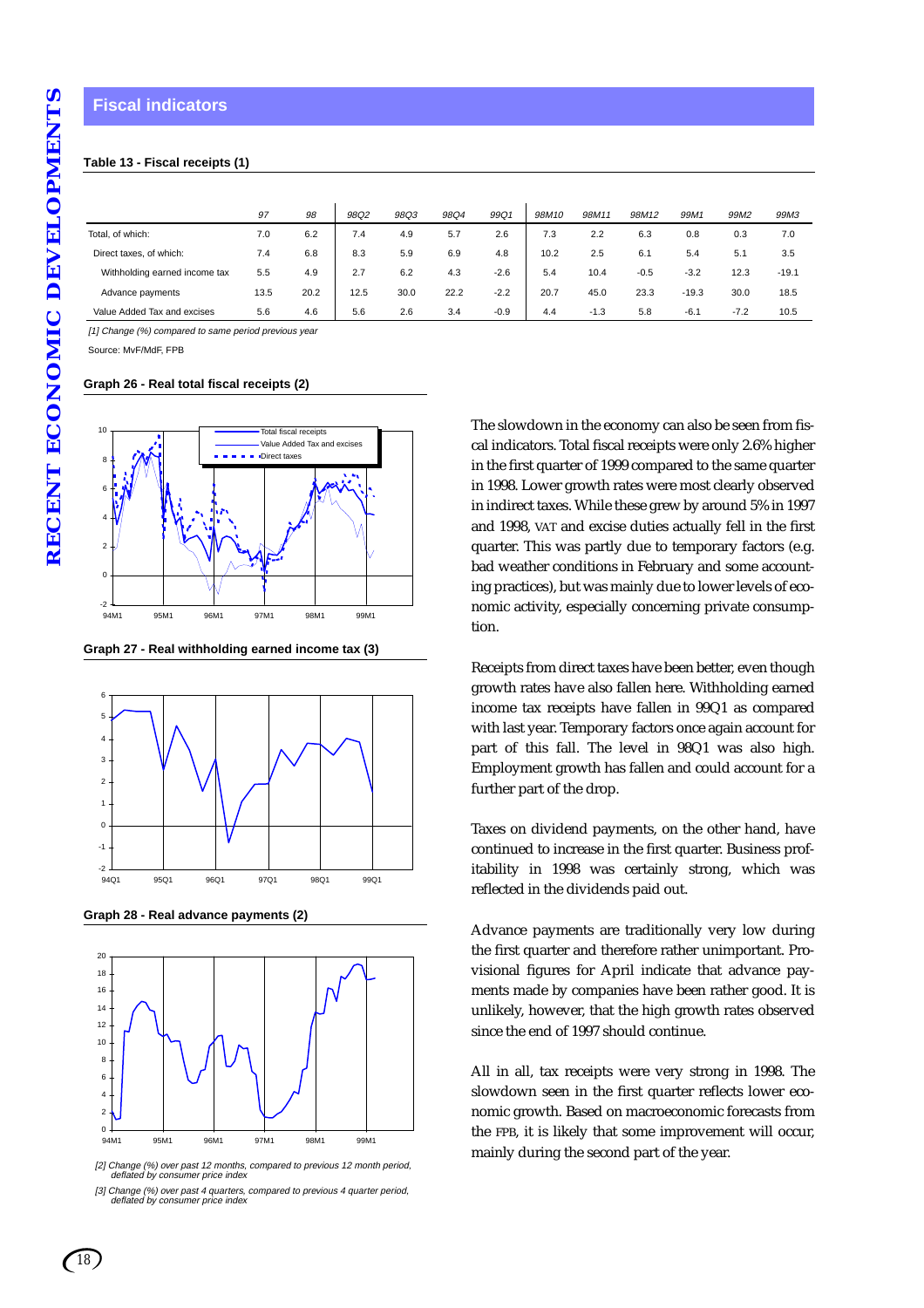At the meeting of the Council of Ministers on the theme "Investment climate in Belgium" on 5 December 1997, the Minister of Economy, called upon the FPB to carry out a general assessment of Belgian competitiveness.

This study is motivated by the belief that Belgium will benefit in its pursuit of its policy objectives by learning from the experience of other countries with high performing economic structures. Pressures from procedures introduced at a European level and also pressures arising from increased competition between national economies, make it necessary to draw the Member States towards a minimum common model which takes into account a number of principles set out in the European Union Treaty. In particular, this includes the principle of an open economy in which free competition takes place, and also a principle of respect for social and environmental values.

To assess the Belgian competitiveness, the method of "benchmarking" applied to framework conditions is used in this study. Benchmarking is a general term to designate, "a continuous, systematic process for comparing performances of organisations, functions or processes against the best in the world, aiming not only to match those performance levels, but to exceed them" (European Commission, DG-III). Although the benchmarking method has traditionally been applied at the firm level to evaluate the performance of management processes, it has recently been extended to include the identification and the assessment of the key factors and structural conditions affecting the environment in which companies have to operate. This extension is called the Benchmarking of Framework Conditions. Similar studies which allow for the comparison of a wide range of indicators relating to welfare and prosperity growth have been realised by the Dutch and Danish governments.

Our study presents a selection of a large number of indicators covering nine specific areas: the macroeconomic context; the labour market; education and training; transport and telecommunications; environmental conditions; energy; research and development (R&D), innovation and its financing; external trade and investment abroad; and taxation. This study is a first step towards benchmarking the Belgian framework condition in relation to our neighbouring countries and the three large economic blocks i.e. the EU, the US and Japan. It should not be seen as an achieved benchmarking exercise, because its purpose was not to distil good or best practices but only to bring about a broad overview of our competitive position.

This study confirms that the standard of living achieved in Belgium is high and relatively equitably distributed through taxes and transfers. In Belgium, the high standard of living is achieved through a combination of a very high macroeconomic labour productivity and a very low employment rate. The high level of qualifications within the labour force and the high productivity level in manufacturing industries contribute to this high overall macroeconomic productivity. The very low employment rates are a well-known feature of the Belgian labour market and must be interpreted along with the very low participation rate and the demography. The Belgian unemployment rate is not highly divergent from the European standard. However, particular attention should be paid to the share of total unemployment being made up by long-term unemployment, which is the highest reported of those countries compared. This is partly due to the high unemployment rate of the low qualified (low secondary school).

In Belgium, the restrictive budgetary policy, reinforced during the last period of the convergence program, has clearly proved to be fruitful in terms of its reduction of the government deficit and debt. However, these transitory measures have affected the role of the government in a number of important matters relating to competitiveness, such as infrastructures, R&D, environmental protection, and a high overall tax burden that is due largely to the relatively high taxation of labour income.

The low performance in the field of industrial research, as measured by the number of patent applications, is mainly due to the small size of the country and the small number of Belgian multinational groups.

The assessment of Belgian foreign trade performance confirms that competitiveness in Belgium is high: the share of exports in final demand is the highest of those countries compared, and the current account balance is positive and increasing. However, market shares have decreased during the last few years. Belgium is an attractive location for foreign direct investment. The labour force is highly skilled and productive, and the wage level is not significantly divergent from those of neighbouring countries. The cost of energy is also one of the lowest reported within those countries compared. Despite the density of our road and rail networks, the problem of congestion remains acute, especially in respect of access to the main cities. This congestion may constrain the development of the Antwerp port and Brussels National airport.

*The Study will be soon available on the FPB's website at http://www.plan.be*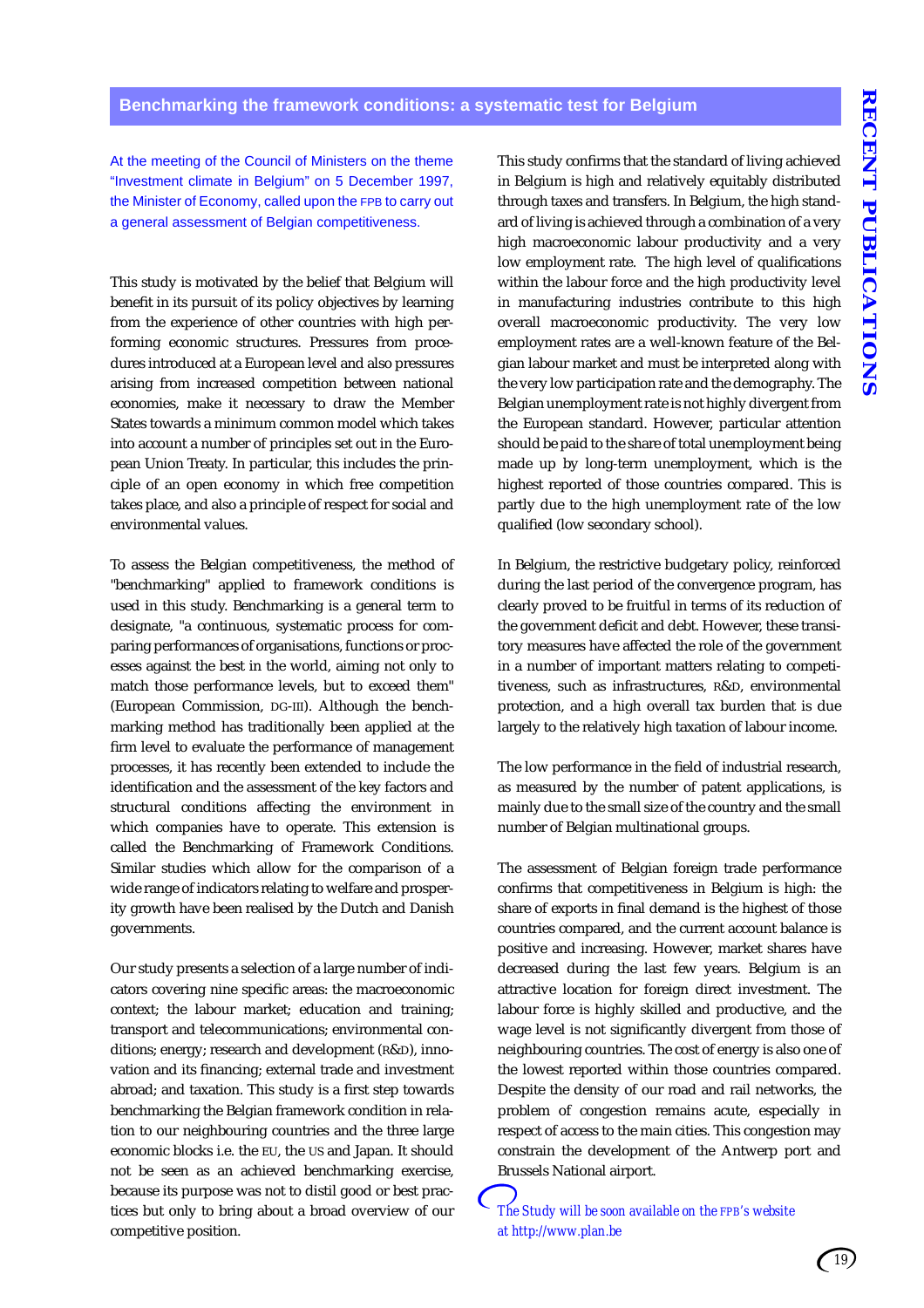# **The Input-Output Table 1990**

Since the 1994 legal reform of the Belgian statistical apparatus, the FPB is in charge of the construction of input-output tables. The 1990 input-output table is the second table constructed and analysed by the FPB.

In October 1998, the FPB published its first input-output table providing a detailed analysis of the production process, the use of goods and services and the generated income within the economy in 1985. A second inputoutput table is now presented for 1990. This table will be the last input-output table to adopt the accounting rules of the European System of Integrated Economic Accounts, ESA 1979. The next table (1995) will be constructed using the concepts and definitions of the ESA 1995.

For a technical description of the methodology of constructing the 1990 input-output table, we refer the reader to the publication referring to 1985. Our main concern in this publication is to present the 1990 inputoutput table and to analyse its coefficients, multipliers, cumulated costs, and leakage indices in 1990 as well as their evolution over time.

In order to understand fully the evolution of the inputoutput analysis results between 1985 and 1990, it is useful to remind the reader of the economic context of 1990. After 1985, the Belgian economy experienced a period of recovery, a fall in oil prices in 1986, and a revival of private investments.

The reduction (at current prices) in the consumption of energy inputs between 1985 and 1990, accompanied by an increase in value added components, is notable. Meanwhile, the share of investments in final demand has risen, partly to the detriment of exports. Another noticeable evolution is the continuous increase in the demand for market services from households and firms.

The calculation of production multipliers by sectors estimates the direct and indirect impacts on total production of a change in the final demand for domestic products. Calculated in the same way, employment multipliers and multipliers of value added estimate the impact of a change in the final demand on total employment and total value added, respectively. Compared to 1985, production multipliers have not varied much, while employment multipliers have decreased and multipliers of value added have slightly increased.

Considering the relationship between the final demand components and employment, it appears that private consumption and exports remain the major sources of employment in 1990. Within manufacturing industry,

70% of the employment depends on total exports, whereas in market services, less than one third of the jobs is related to exports. Nevertheless, exports appear to generate more employment in services than in industry, which is a new result when compared to 1985.

Cumulated costs, which are all the direct and indirect costs (expressed in cumulated intermediate imports and value added) that are incurred by the production of a final product, have also been analysed. Taking into account the total final demand (including final imports), the share of cumulated intermediate imports has decreased between 1985 and 1990 as a result of the fall in oil prices in 1986. In the long term (1980-1990), this decrease has often been more than compensated for by a rise in final imports with, as a consequence, a slight decrease in the share of value added in the total final demand.

The study of cumulated employment has emphasised the major role played by the production of goods, which represents one half of the final demand for domestic products. In 1990, 200,000 people employed in services were working to satisfy the final demand for domestic industrial products. Nevertheless, the production of the other half of the final demand, the services, requires two-thirds of total employment. This share is still rising due to the growing demand for services, and this rise is reinforced by the relatively low productivity increases in this sector (when compared with manufacturing industry).

The interdependence between the Belgian economy and the rest of the world has also been evaluated, both on the input and output side. Our economy appears to be more exposed to international competition in 1990 as compared to the situation in 1980. However, between 1985 and 1990 this interdependence appears to have slightly decreased, as a consequence of the fall in oil prices and of the slight substitution of investements for in the final demand.

*"Tables and comments are available on the FPB website at http://www.plan.be.*

*A printed publication with an accompanying diskette is also available: "Tableau entrées-sorties 1990. Une analyse des structures économiques de la Belgique"; "De input-output tabel van 1990. Een analyse van de economische structuur van België". L. Avonds, J. Floridor, A. Gilot, C. Hambÿe, D. Rase. May 1999.*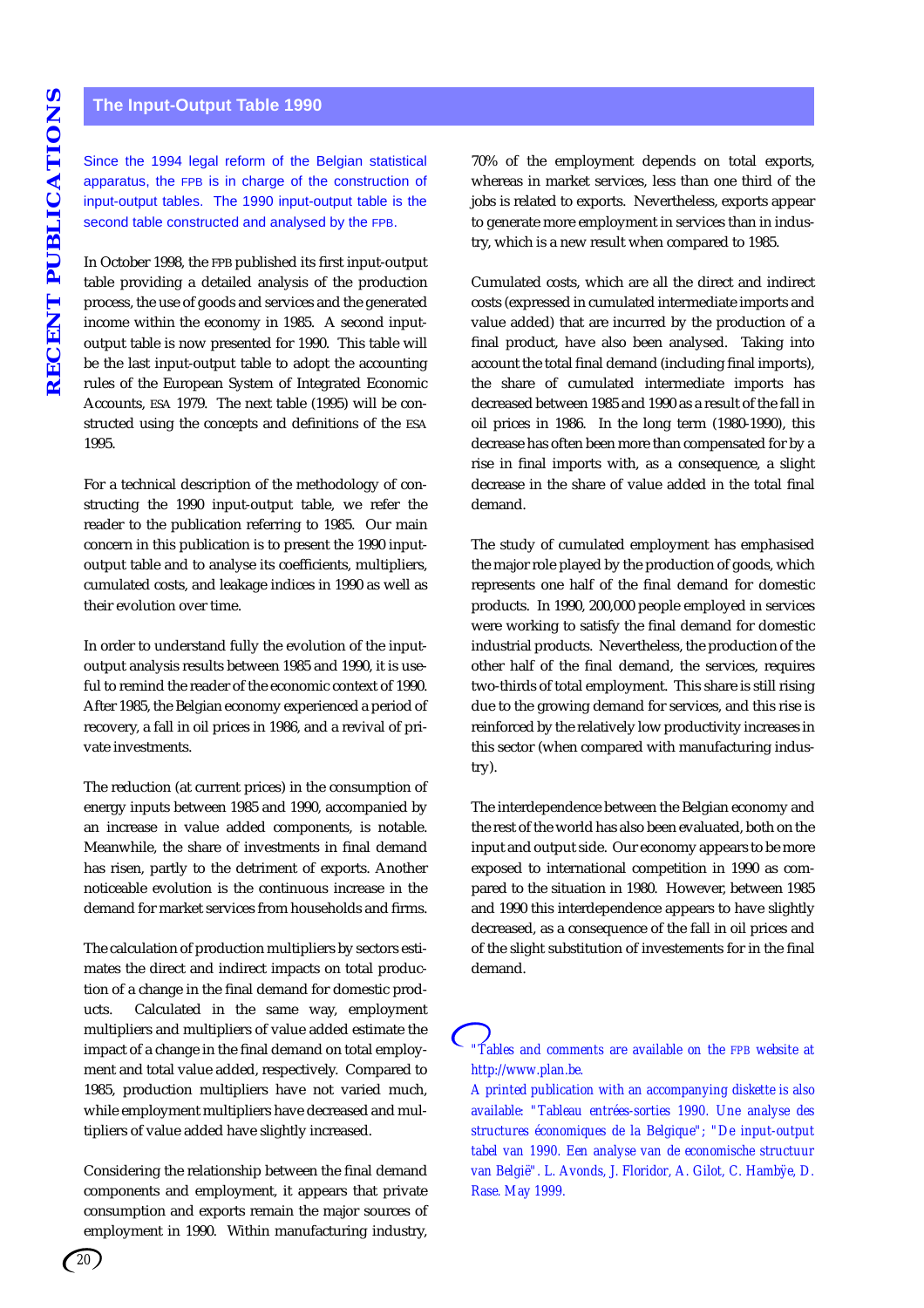#### **Results of the survey**

Last November, the Editorial Board of the Short Term Update conducted a survey of all its readers concerning the contents and format of the publication. An overview of the main results and its conclusions are presented.

The FPB is pleasantly surprised to have received 400 completed questionnaires. We have many reasons to thank all of you who have taken the time to help us improve our publication. Our aim here is clearly to make the STU more adapted to the needs of our readers.

About one-half of all the people who filled in the questionnaire are new readers, mostly working in the business sector. Table 1 gives a general overview of the professional background of the readers. In very general terms, about a half of our readers come from the private sector while the other half come from the public sector in the broad sense.

#### **Table 1 - Professional background of readers (in % of total)**

| Administration, international organisations | 24% |
|---------------------------------------------|-----|
| Banks and insurance companies               | 10% |
| Other private companies                     | 30% |
| Political and social organisations          | 16% |
| Universities and research consultancies     | 14% |
| Others (press, etc.)                        | 6%  |

Most readers (82%) read the publication in paper-form while 11% read it on the Internet. A further 6% use both forms of publication. It was surprising to hear from one of our readers who suggested placing the publication on the Net. We therefore take this opportunity to mention that the full-text version of STU exists on the Net (the FPB home address is www.plan.be). The former versions can also be consulted. Furthermore, in future we may provide some extra services on the Net that will not be available on paper (see infra).

Most readers have been very generous and have encouraged us to continue along the way that we started. Concerning the use of English, 95% of our readers do not have a major difficulty with the fact that the publication is written in English. It is perhaps worthwhile repeating our aim, which is for our publication to reach an international audience and also, in the interest of our readers, to make the time between the update of the analysis and the publication as short as possible.

It is clear that most of the readers use the publication to obtain more information concerning the FPB's economic forecasts and analyses of the Belgian economy (see Table 2). General information on the FPB is considered as less important, probably because it is already available elsewhere.

#### **Table 2 - What readers are mainly looking for**

| Economic forecasts             | 82% |
|--------------------------------|-----|
| Economic analyses              | 78% |
| Data series                    | 34% |
| Point of view of the FPB       | 24% |
| General information on the FPB | 12% |

Many readers have given us plenty of ideas on how to further improve the publication. We plan to include many of these suggestions in the forthcoming issues. In this publication, some minor layout changes have been made. Already in this issue we have integrated new benchmark indications for interest rates and exchange rates.

Several readers have asked for greater comparisons with other countries in respect of the evolution of the Belgian economy. Given the increasing importance of the aggregate for the 11 countries taking part in the third stage of EMU, we have started making comparisons using this aggregate in this issue, and also plan to continue to do so in the future.

Furthermore, leading indicators of the Belgian economy are presented. We plan to use these more extensively in our next issue and onwards.

Economic forecasts for the EU-11 zone have become more important. We will include a table for the EU-11 zone, similar to the bottom table presented on page 7. On our website, a continual update of economic forecasts for the EU-11 zone will be made available.

Some readers have asked us to make longer data series available. This is clearly difficult in the paper version, but should be possible on the website with the possibility to download data. We will inform you of changes in this area.

Other extensions to the analysis of the economic situation are linked to the research in the Bureau. Depending on how fast we are able to produce results, we hope to include quarterly forecasts of several economic indicators and a more thorough analysis of the labour market, including the analysis of the evolution of wage rates.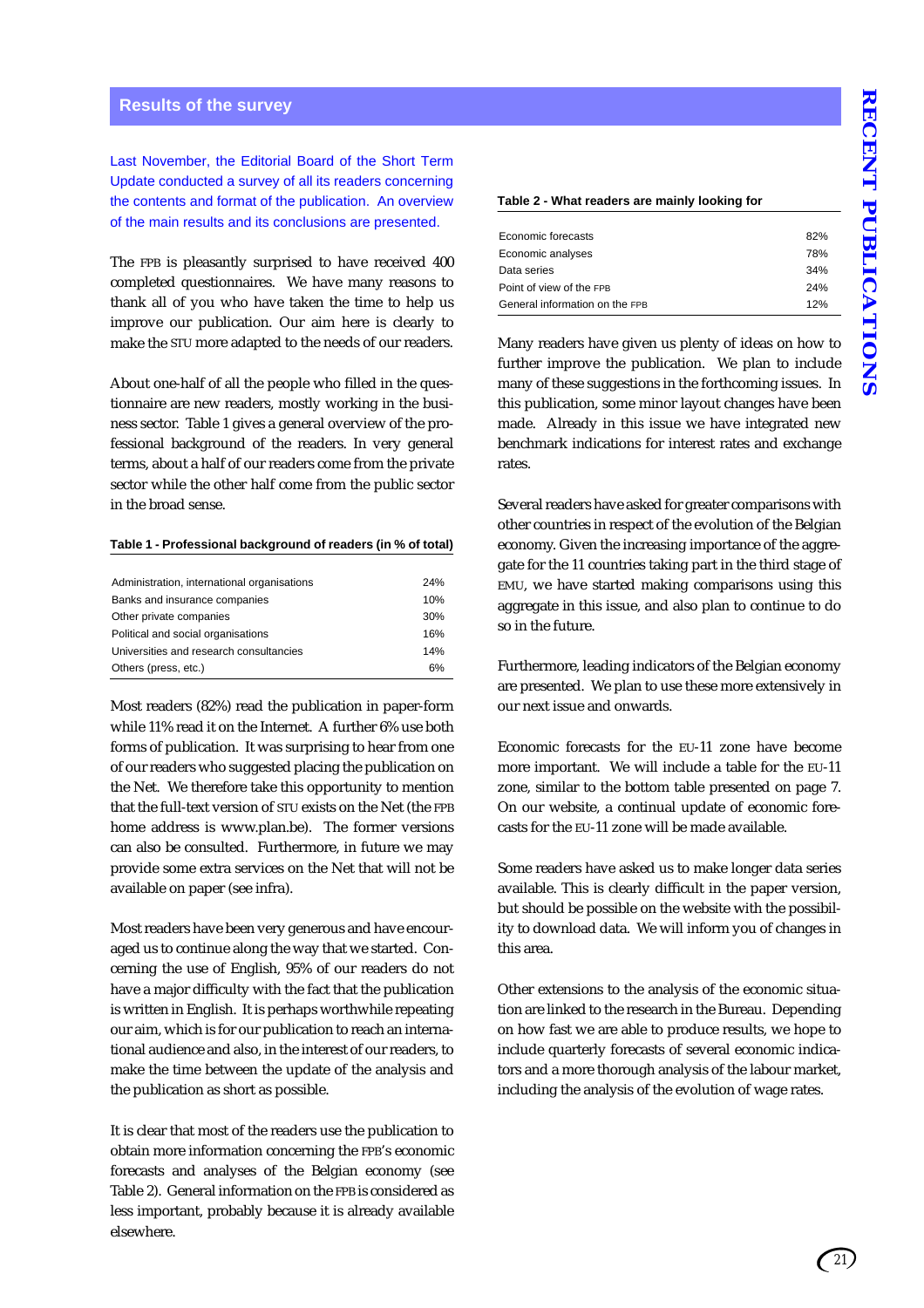# **Other Recent Publications**

Medium-Term Economic Outlook 1999-2004, April 1999 (available in Dutch and French).

Economic Forecasts 1999, February 1999 (available in Dutch and French)

#### Planning Paper 85, February 1999.

N. Gouzée, N. Zuinen, S. Willems,

"Développement durable: un projet à l'échelle mondiale",

"Duurzame ontwikkeling: een project op wereldschaal".

#### Planning Paper 86,

"Veillissement démographique et financement de la Sécurité sociale: un défi soutenable?" -

"Vergrijzing en financiering van de Sociale zekerheid: een haalbare uitdaging?" -

Actes du Colloque des 2 et 3 décembre 1997 - Handelingen van het Colloquium van 2 en 3 december 1997.

#### Working Paper 10-98, November 1998

#### T. Bréchet,

"Permis d'émission de CO<sub>2</sub> et lutte contre le changement climatique - une analyse des enjeux macro-sectoriels en Belgique par un modèle d'équilibre général".

#### Working Paper 1-99, February 1999

H. Bogaert, E. Hespel,

"Les enjeux de la politique économique belge dans la troisième phase de l'Union Economique et Monétaire".

"De uitdagingen voor het Belgische economische beleid in de derde fase van de Economische en Monetaire Unie".

# **Forthcoming Publications**

#### Belgian Federal Report on sustainable development

The Report reviews the implementation of Agenda 21 in Belgium. The context and content of the Federal Report are determined largely by the law on the Co-ordination of the Federal Policy for Sustainable Development of 5 May 1997. This law aims to improve the planning and management system at a governmental level, and charges the FPB with drawing up such a report every two years. It describes and analyses social, economic and ecological aspects of sustainable development in this country, and the evolution of related federal policies since 1992. A framework for the appraisal of alternative future developments according to a number of relevant scenarios is proposed.

#### The FPB system of leading indicators

The paper describes the system of leading indicators, which has been developed recently at the FPB. This system aims to improve the perception of the business cycle evolution and is used in combination with the econometric model MODTRIM to produce macroeconomic forecasts. The paper presents the methodology, as well as the composition and historical performance of the indicators.

#### SPOT: "A general equilibrium model of the Belgian economy"

SPOT (Sustainable Policy Tool) is a new medium-scale model developed for analysing fiscal policy in the long-run, especially in the field of energy and environment. As an applied general equilibrium model, the model is complementary to the neokeynesian models used by the FPB. The complete specification of the model is presented as well as databases and building procedures (the model combines both econometrics and calibration). The simulation properties are described with many technical simulations and sensitivity analyses. The SPOT model has already been used for analysing the macro-sectoral impacts of tradable permits to cope with environmental problems (see Working Paper 10-98).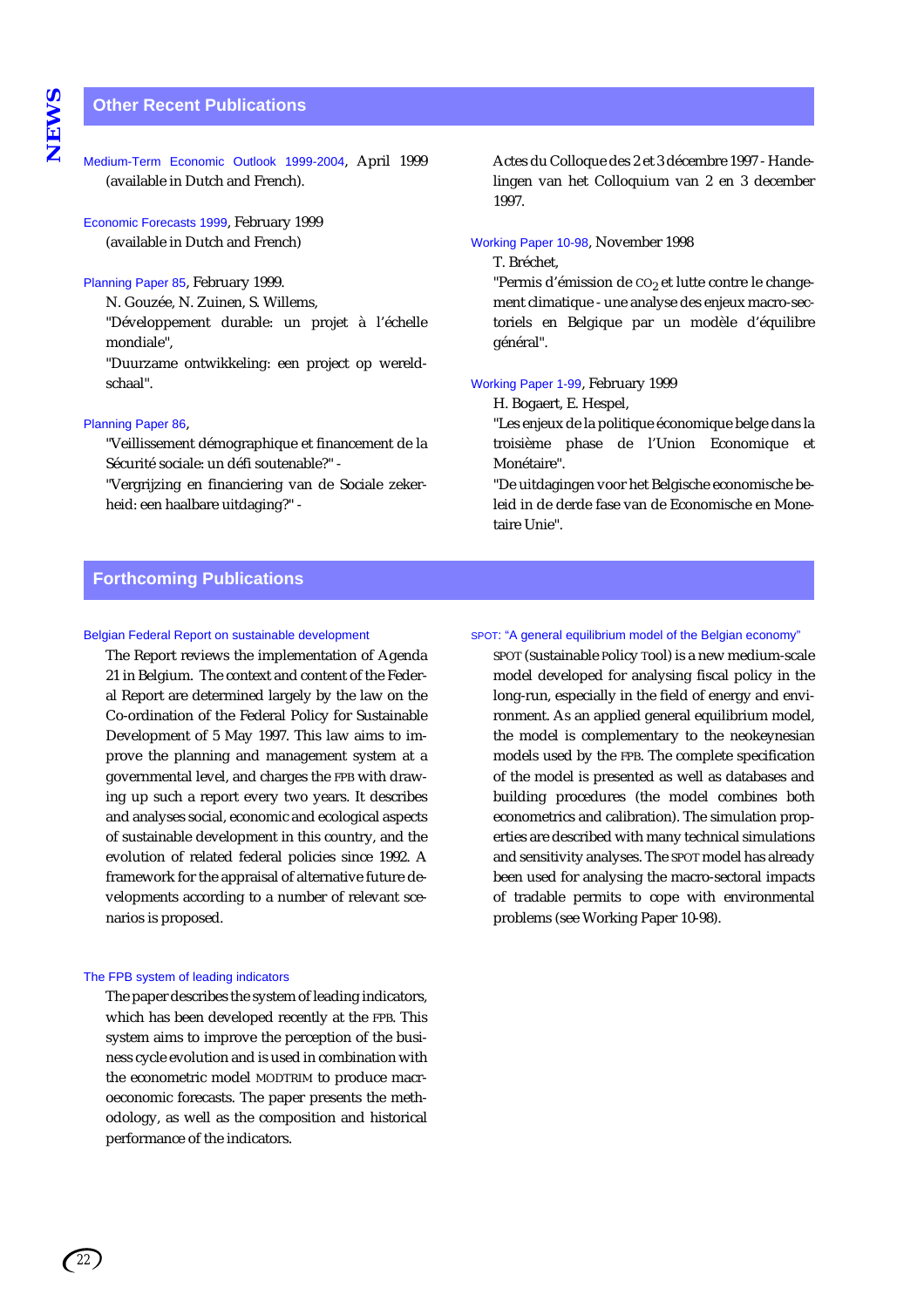|                  | Recent mstory or major economic policy measures                                                                                                                                                                                                                                                                                                                                                                                                                                                                         |
|------------------|-------------------------------------------------------------------------------------------------------------------------------------------------------------------------------------------------------------------------------------------------------------------------------------------------------------------------------------------------------------------------------------------------------------------------------------------------------------------------------------------------------------------------|
| April 1999       | The ECB reduced its refinancing rate to 2.50 percent, which is 50 basis points lower than the rate existing<br>from the beginning of January 1999.                                                                                                                                                                                                                                                                                                                                                                      |
| March 1999       | The Federal Govenment has reviewed its 1999 Budget. Measures for around 10 Billion BEF have been taken.<br>These can be divided in three areas: the price-linking of tax brackets for personal taxation and the reduc-<br>tion of social security contributions will start in April, rather than July 1999. Social transfers to households<br>will also be increased.                                                                                                                                                   |
| December 1998    | The EU Ministers of Finance fixed the conversion rates between the euro and the currencies of the countries<br>adopting the euro. 1 euro = 40.3399 BEF or LUF, 1.95583 DEM, 166.386 ESP, 6.55957 FRF, 0.787564 IEP,<br>1936.27 ITL, 2.20371 NLG, 13.7603 ATS, 200.482 PTE, 5.94573 FIM.                                                                                                                                                                                                                                 |
|                  | The Belgian Government presented its Stability Programme for 1999-2002. The deficit should attain 0.3%<br>of GDP by 2002; the primary surplus should remain constant at 6% and the debt ratio should fall from<br>117.5% in 1998 to 106.8% in 2002. GDP growth is assumed to be 2.3% per year while real short term interest<br>rates should be 2.6% and real long term rates 4.1%.                                                                                                                                     |
| October 1998     | The Federal Government presented its 1999 Budget. The primary surplus for the overall government<br>should remain 6%. Tax brackets will be price-linkedf. Most of the supplementary reductions of employers'<br>contributions to Social security for 1999 (see April 1998) should only start in July.                                                                                                                                                                                                                   |
| September 1998   | The social partners agreed on the $CRB/CCE$ report that defined the maximum growth rate for nominal la-<br>bour costs per hour at 5.9% over 1999-2000 combined.                                                                                                                                                                                                                                                                                                                                                         |
| May 1998         | The EU-Brussels Summit has decided that 11 countries will participate in European Monetary Union from<br>January 1999 onwards: Austria, Belgium, Finland, France, Germany, Ireland, Italy, Luxembourg, the Neth-<br>erlands, Portugal, Spain. At the same time, the Executive Board of the future European Central Bank has<br>been nominated, with Mr. W. Duisenberg being the first chairman.<br>Part of the agreement was that the Belgian primary surplus should remain close to 6% of GDP in the medi-<br>um term. |
| April 1998       | The Belgian Government has presented the National Action Plan for Employment to the European Union.<br>Particular attention is given to: (i) an extension of the reduction in employers contribution to social security<br>(an additional 18 Billion BEF per year from 1999 to 2004); (ii) more pronounced active labour market poli-<br>cies and (iii) further measures in the area of training and learning.                                                                                                          |
| October 1997     | The 1998-Budget was presented to the Parliament. Employers' contributions are to be cut by a further 6<br>billion BEF in 1998, and by 12 billion in 1999. The Justice Department is to receive an extra 4 billion BEF.<br>Three one-off receipts: 8 billion from a third telephone operator; 2.4 billion from pharmaceutical compa-<br>nies and 1.5 billion from electricity producers.                                                                                                                                 |
| <b>July 1997</b> | Changes in the pension system for the private sector were introduced.<br>The EU-Amsterdam Summit extended the "Stability and Growth Pact" to include an employment<br>chapter.<br>The Federal Government extended and changed the criteria for Maribel: reduction of employers' so-<br>$\bullet$<br>cial security contributions are based on the 'blue-collar intensity <sup>a</sup> of each company.                                                                                                                   |
| December 1996    | The Federal Government decided that the maximum increase of the wage cost rate (per hour) would be<br>6.1% over 1997-98, as the Social partners were unable to reach an agreement earlier.                                                                                                                                                                                                                                                                                                                              |
| October 1996     | The Federal budget 1997 was presented to Parliament. The major measures were:                                                                                                                                                                                                                                                                                                                                                                                                                                           |
|                  | Increase in excise taxes on petroleum and tobacco products and alcohol;<br>$\bullet$<br>Non-indexation of tax brackets in 97 and 98.<br>$\bullet$                                                                                                                                                                                                                                                                                                                                                                       |
| August 1996      | Three framework laws gave the Government extensive powers to encourage employment and competi-<br>tiveness, as well as in the area of budgetary policy with a view to joining EMU and modernising the social<br>security system. One of the laws defined a wage norm providing for a minimum and maximum increase<br>of the hourly compensation.                                                                                                                                                                        |
| October 1995     | Federal Budget 1996 was presented with the main measures as follows:                                                                                                                                                                                                                                                                                                                                                                                                                                                    |
|                  | Excise taxes on petroleum products were increased, "tax" on diesel cars<br>$\bullet$                                                                                                                                                                                                                                                                                                                                                                                                                                    |
|                  | The 20.5% VAT rate was increased to 21% from January 96 onwards;<br>$\bullet$<br>The withholding tax rate was increased to 15% from January 1996 onwards (after increases from 10%                                                                                                                                                                                                                                                                                                                                      |
|                  | - see January 90 - to 10.3% in July 1993 and 13.39% in the beginning of 1994);<br>Extension of the number of "low paid workers" entitled to benefit from lower social security contri-<br>$\bullet$<br>butions to workers with a gross wage of up to 60,000 BEF per month (applied from April 96 onwards).                                                                                                                                                                                                              |
| November 1993    | The Federal Government presented its 'Global plan'. The main measures were as follows:                                                                                                                                                                                                                                                                                                                                                                                                                                  |
|                  | A new price-index was defined (the so-called 'health-index') as the CPI excluding: petroleum and to-<br>bacco products, alcohol and a new tax on household energy consumption. This price index would be<br>used to link wages, house rents and social expenditure to prices;                                                                                                                                                                                                                                           |
|                  | A real wage-freeze in 1995-96;<br>Increase in indirect taxes (see January 1994);<br>$\bullet$                                                                                                                                                                                                                                                                                                                                                                                                                           |
|                  |                                                                                                                                                                                                                                                                                                                                                                                                                                                                                                                         |

**Recent history of major economic policy measures**

• Reduction of social security contributions.